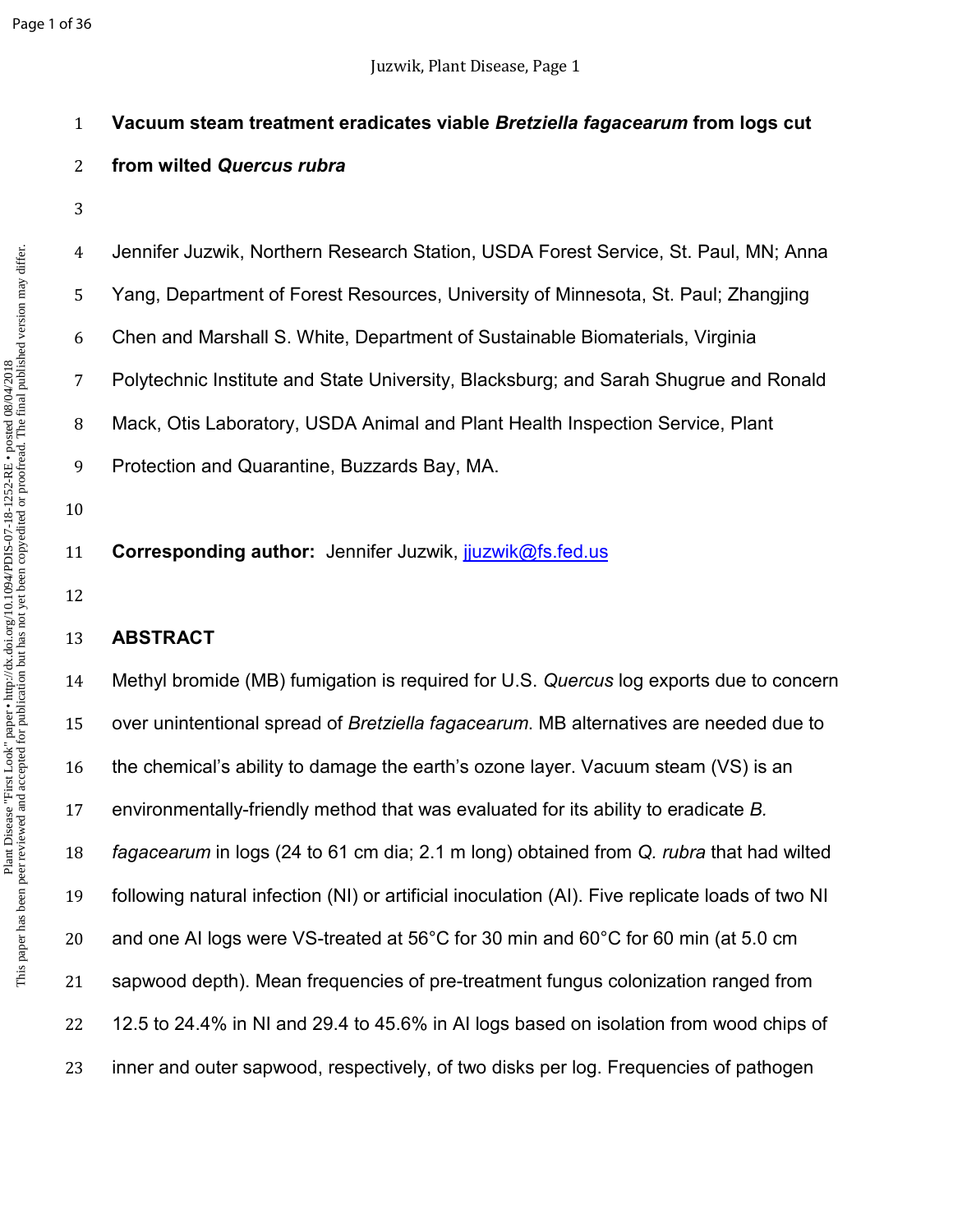DNA detection were similar to those for isolation. No viable pathogen or its DNA were detected in post-treatment logs. Treatment times ranged from 5 to 9 h for the 56°C/30 min schedule and 8 to 10 h for the 60°C/60 min schedule. Based on these results, VS is worthy of further development as a MB alternative.

## **INTRODUCTION**

Oak wilt, caused by *Bretziella fagacearum* (Bretz) Z.W. deBeer, Marinc., T.A. Duong, and M.J. Wingf. (syn. *Ceratocystis fagacearum* [Bretz] Hunt), is an important disease of *Quercus* species known to occur only in the eastern USA and of regulatory concern within and outside the country. It is not known to occur in any other countries. Fumigation with methyl bromide (MB) is required for oak logs destined for export from the USA due to the concern over potential, unintentional spread of the pathogen. The 36 current fumigation schedule (240 g/m<sup>3</sup> for 72 h) for oak logs is one of the highest recommended schedules for quarantine and pre-shipment (QPS) commodity use (USDA APHIS 2016). MB was officially recognized as a controlled ozone-depleting substance in a 1992 amendment to the Montreal Protocol, an international treaty under the United Nations Environmental Programme (UNEP 2002). Signatories of the agreement recognized two phase-out dates, 2005 for industrialized countries and 2015 for developing countries, for most uses of the chemical. However, an exemption was made for the use of MB for QPS purposes. In 2009, the use of MB for QPS was recognized as the largest use category of any halogenated gas known to cause severe damage to the earth's ozone layer (Pizano and Banks 2009). This same review also estimated that 21% of all MB applied for QPS purposes was used for controlling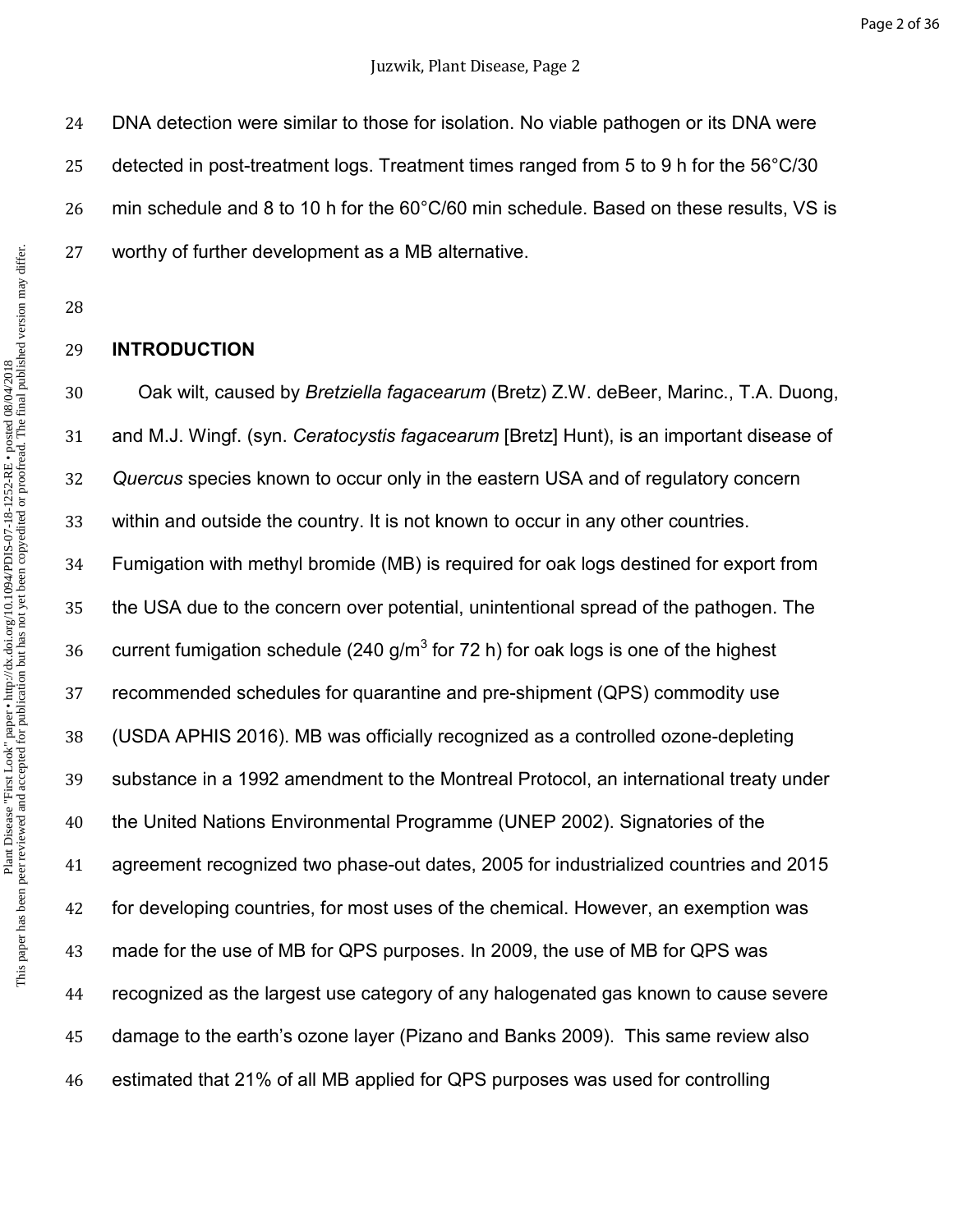quarantine pests in whole logs. Thus, alternatives to MB for oak log treatment are urgently needed.

Alternative fumigants and heat treatments have been evaluated for toxicity to the fungus or for their ability to eradicate viable *B. fagacearum* in oak logs for over five decades (Partridge 1961; Jones 1973; MacDonald et al. 1985; Schmidt et al. 1997; Tubajika and Barak 2011; Uzunovic et al. 2017). After oak wilt was first discovered (1942), several countries would not import oak logs from the USA unless they were USDA-certified to be from outside the known disease range or had been kiln-dried so wood moisture was ≤ 20%. Although conventional hot air is useful for phytosanitary treatment of some wood products (e.g. firewood), it is not acceptable for logs due to deleterious degrade issues, e.g. checking and discoloration in veneer logs (Chen et al. 2017a). Hot air and hot water immersion treatments were reported to eradicate *B. fagacearum* from 0.9 m long main stem sections cut from trees ranging from 28 to 42 cm dia at 1.4 m height (dbh) (Jones 1973). Sections were from three different red oak species that had wilted following artificial inoculation with the pathogen. To our knowledge, no further testing with commercial size logs or operational-scale testing using the proposed schedules has been reported. The current MB schedule used for treatment of oak logs for export from the USA is based on a series of trials conducted in the late 1970's and early 1980's (e.g. Schmidt 1983; MacDonald et al. 1985), and was specifically designed to target the sapwood zone where *B. fagacearum* is found. Alternative fumigants have been investigated for their ability to eradicate viable *B. fagacearum* from oak logs. However, analysis of fungitoxicity as a function of concentration x time (CT) has often been complicated by issues surrounding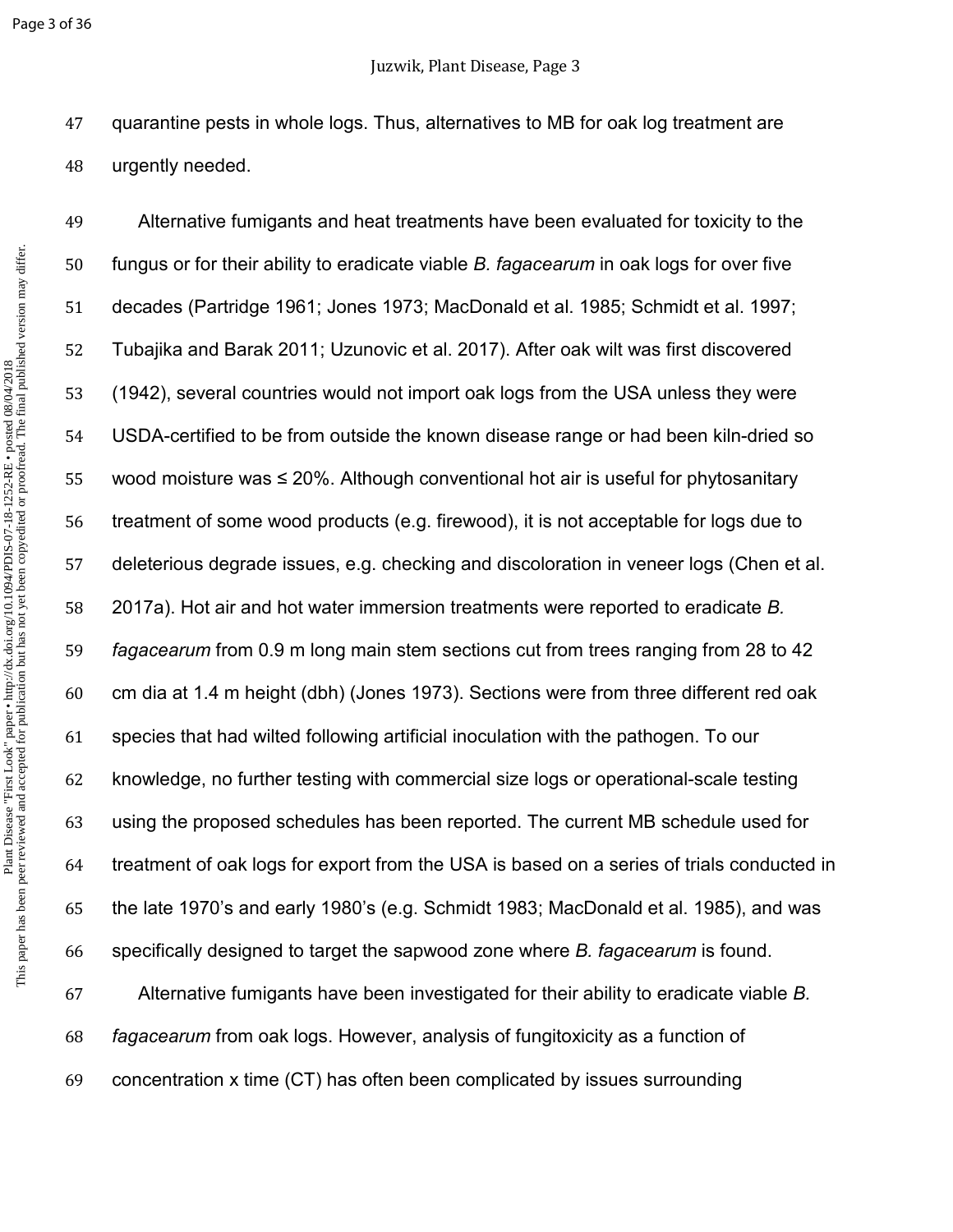This paper has been peer reviewed and accepted for publication but has not yet been copyedited or proofread. The final published version may differ.Plant Disease "First Look" paper • http://dx.doi.org/10.1094/PDIS-07-18-1252-RE • posted 08/04/2018<br>This paper has been peer reviewed and accepted for publication but has not yet been copyedited or proofread. The final pub Plant Disease "First Look" paper • http://dx.doi.org/10.1094/PDIS-07-18-1252-RE • posted 08/04/2018

penetration (e.g. high wood moisture, bark adsorption) (UNEP 2002; Woodward and Schmidt 1995). Sulfuryl fluoride (SF) has been evaluated in both laboratory and larger log studies as an alternative to MB since the early 1990's for the fumigant's ability to kill *B. fagacearum* in colonized oak sapwood (Woodward and Schmidt 1995; Schmidt et al. 1997; Tubajika and Barak 2011; Uzunovic et al. 2017). Although SF penetration of wood is superior to MB, higher treatment rates and application at higher temperatures than normally used for MB are required (Scheffrahn et al. 1992). In a recent trial, *B. fagacearum* in logs (1.2 m long) from naturally infected and from artificially inoculated *Q.*  78 ellipsoidalis E.J. Hill was not completely eradicated by SF treatments (280 g/m<sup>3</sup> and 320 79 g/m<sup>3</sup> for 72 h) (Juzwik et al. 2017). Based on trials with *B. fagacearum* – colonized wood blocks of red oak, maple, poplar, birch and pine, methyl iodide was found to be more effective than SF in killing the pathogen (Tubajika and Barak 2011). Methyl iodide has been shown to kill *B. fagacearum* at rates similar to MB (Tubajika and Barak 2006).

Non-chemical alternatives for commercial oak log treatment are also of current interest. Pest and pathogen risks associated with imported hardwood veneer logs have been mitigated in New Zealand using hot water and steam treatment (Pizano and Banks 2009). In a recent study, vacuum and steam (VS) processing was used to sanitize low quality ash logs and ash firewood (Chen et al. 2017b). Research has also been conducted on vacuum and steam processing (200 mm Hg vacuum and steam heat of 56°C to the log core for 30 min) of three veneer grade red oak logs (mean dia 50 cm; mean length 2.5 m long), which exhibited some end-checking to a depth of 2.5 cm following treatment, but no color change was detected in veneer samples following log slicing (Chen et al. 2017a). The time required for treatment ranged from 15.5 to 26 h,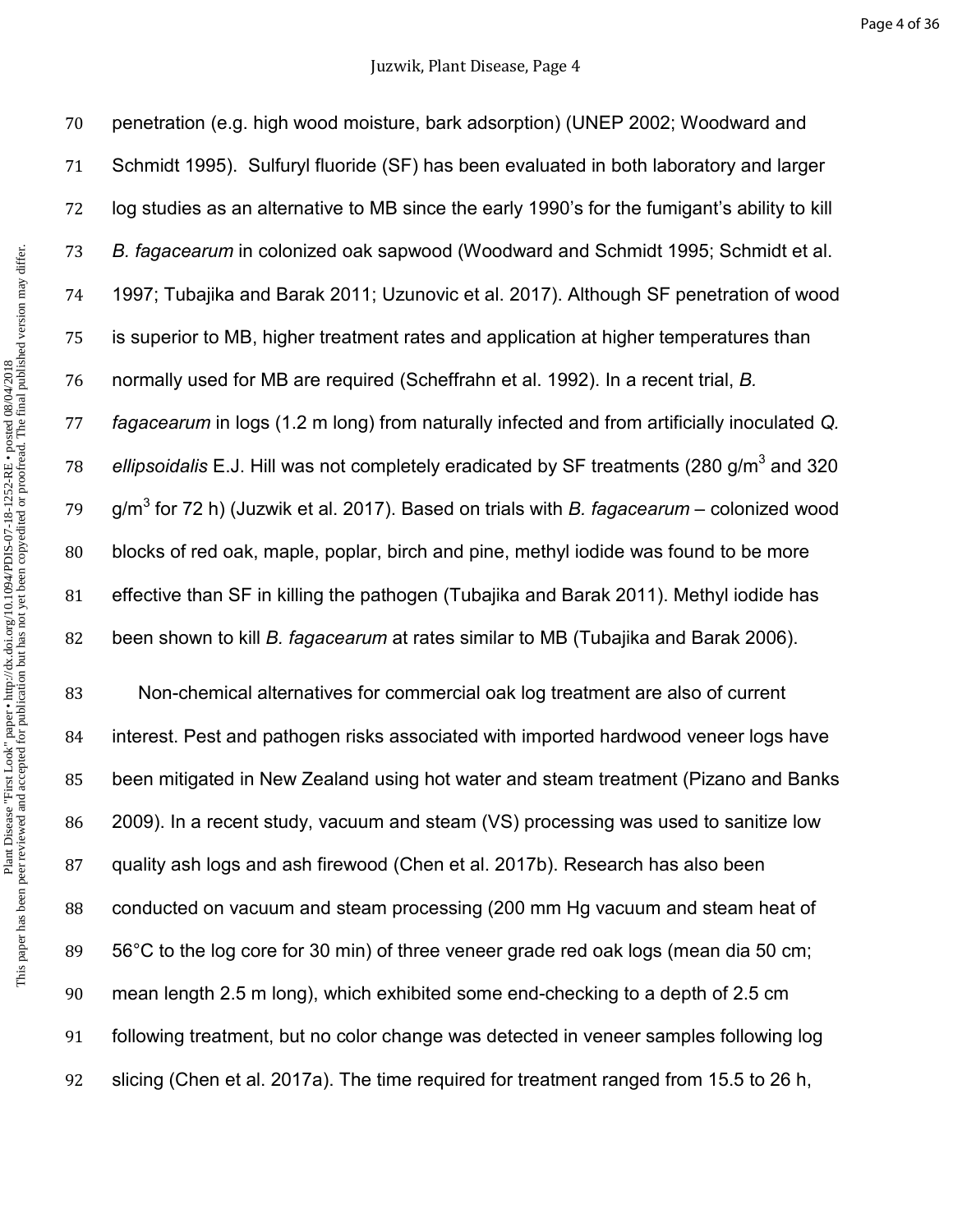which is substantially less than the 72 h required for current commercial treatment with MB (USDA APHIS 2016). Based on results of previously cited studies, outdoor experiments were undertaken to evaluate the ability of the VS process to kill *B. fagacearum* in logs from larger diameter *Q. rubra* L. trees using a portable treatment chamber. The specific objectives were to: 1) determine the rate of *B. fagacearum* isolation from two sapwood depths prior to VS treatment for logs from naturally-infected (NI) and artificially-inoculated (AI) *Q. rubra* that had completely wilted by time of tree felling, 2) determine the pathogen isolation rates following treatment at either 56°C for 30 min or 60°C for 60 min to 5.0 cm depth into the wood, and 3) document temperatures achieved at selected log depths and time required for each treatment regime. A preliminary report has been published (Yang et al. 2017).

## **MATERIALS AND METHODS**

**Study trees**. Between May and July of 2016, six *Quercus rubra* (43.9 to 54.6 cm dbh) that had been infected naturally with *B. fagacearum* were selected in a 16.23 ha forest stand in East Farmington, WI. The stand was scheduled for harvesting as part of a timber sale during winter 2016. In addition, four healthy *Q. rubra* (41.91 to 55.4 cm dbh) were selected in the same stand for artificial inoculation with *B. fagacearum*. In late April 2016, one *B. fagacearum* isolate was obtained from sapwood of northern red oak in East Farmington, WI that had completely wilted during summer 2015 and a pure culture was grown on potato dextrose agar for 14 days under ambient laboratory temperature and lighting. Endoconidia were harvested by flooding the culture surface with sterile 115 dH<sub>2</sub>O and filtering the resultant suspension trough sterile cheese cloth. The spore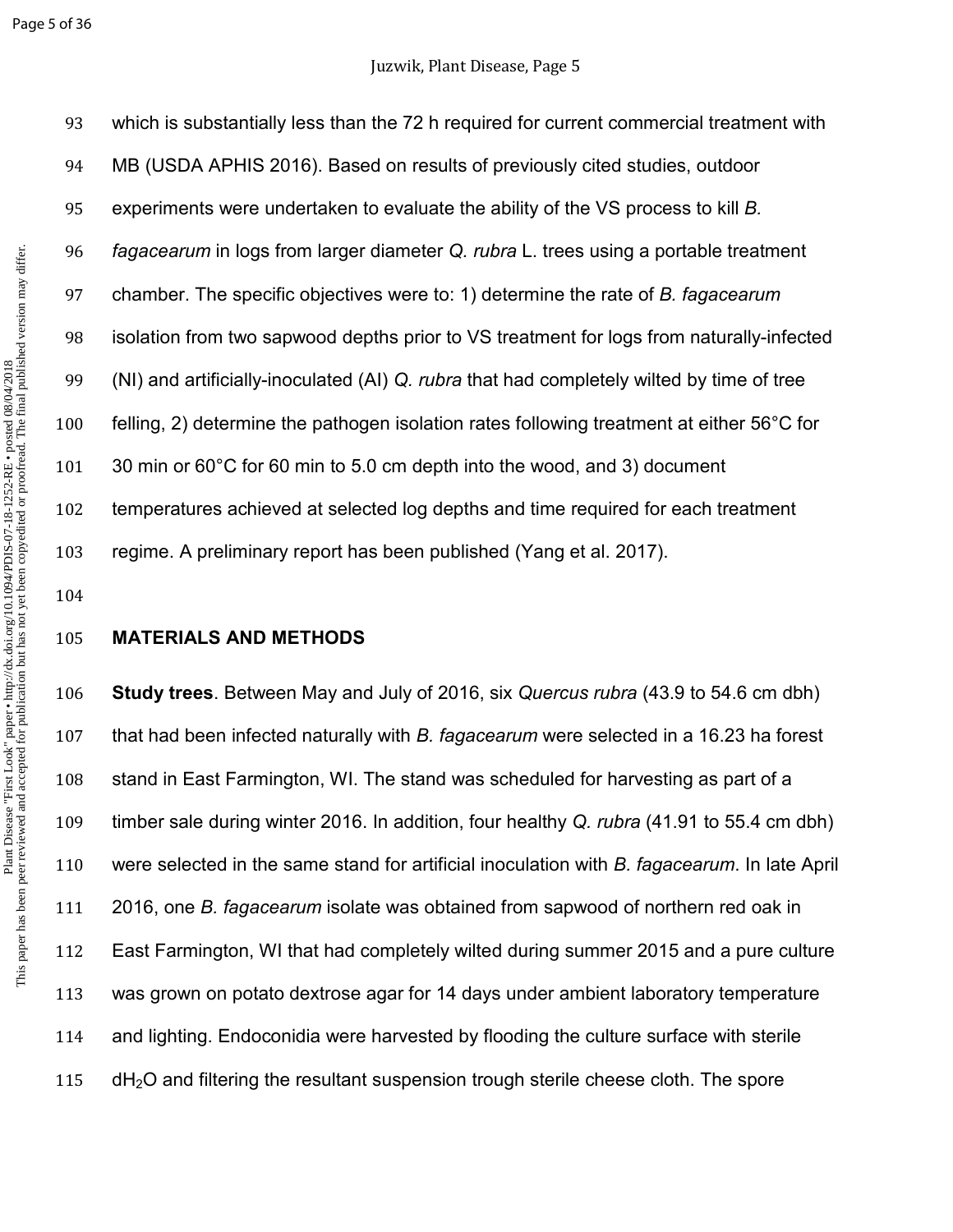#### Juzwik, Plant Disease, Page 6

116 suspension was quantified using a hemacytometer and diluted with sterile  $H_2O$  to a 117 concentration of approximately 1 x 10 $^6$  conidia/ml. Trees were inoculated in early June 2016 using the following protocol. Soil was manually removed to expose three primary roots. One inoculation point was selected per root at approximately 0.3 m distal to the root collar. A 2.0 cm deep hole was drilled into the roots with a sterile 0.64 cm dia drill bit. A 1.0 ml spore suspension was applied through a 5.0 ml pipette tip, which was held in place by using moldable epoxy putty. After uptake of the inoculum by the tree, the holes were sealed with the putty and roots were covered with the original soil. The AI trees were monitored through the summer of 2016 to document crown wilt progression. All study trees were felled in early September 2016. The main stems were cut into 2.1 m long logs and delivered to the treatment location at a biomass processing facility in Shakopee, MN.

**Log description and experimental design.** The ends of each log in the designated loads scheduled for treatment on a particular day were trimmed (22 cm length removed) and 8 cm thick disks then taken from each end for pre-treatment evaluation. The bark depth (outer bark plate to cambium), minimum bark depth (bottom of furrow to cambium), and depth from cambium to sapwood-heartwood boundary were measured at eight locations around each disk. Lastly, the length, end diameters, and weight of the now reduced-length logs (< 2 m) from NI trees (n = 20 logs) and AI trees (n = 10 logs) were obtained.

The vacuum steam treatment schedules that were evaluated for ability to kill viable *B. fagacearum* in the logs were: 1) 56°C for 30 min, and 2) 60°C for 60 min. Each treatment schedule was replicated five times, with three logs treated in each test load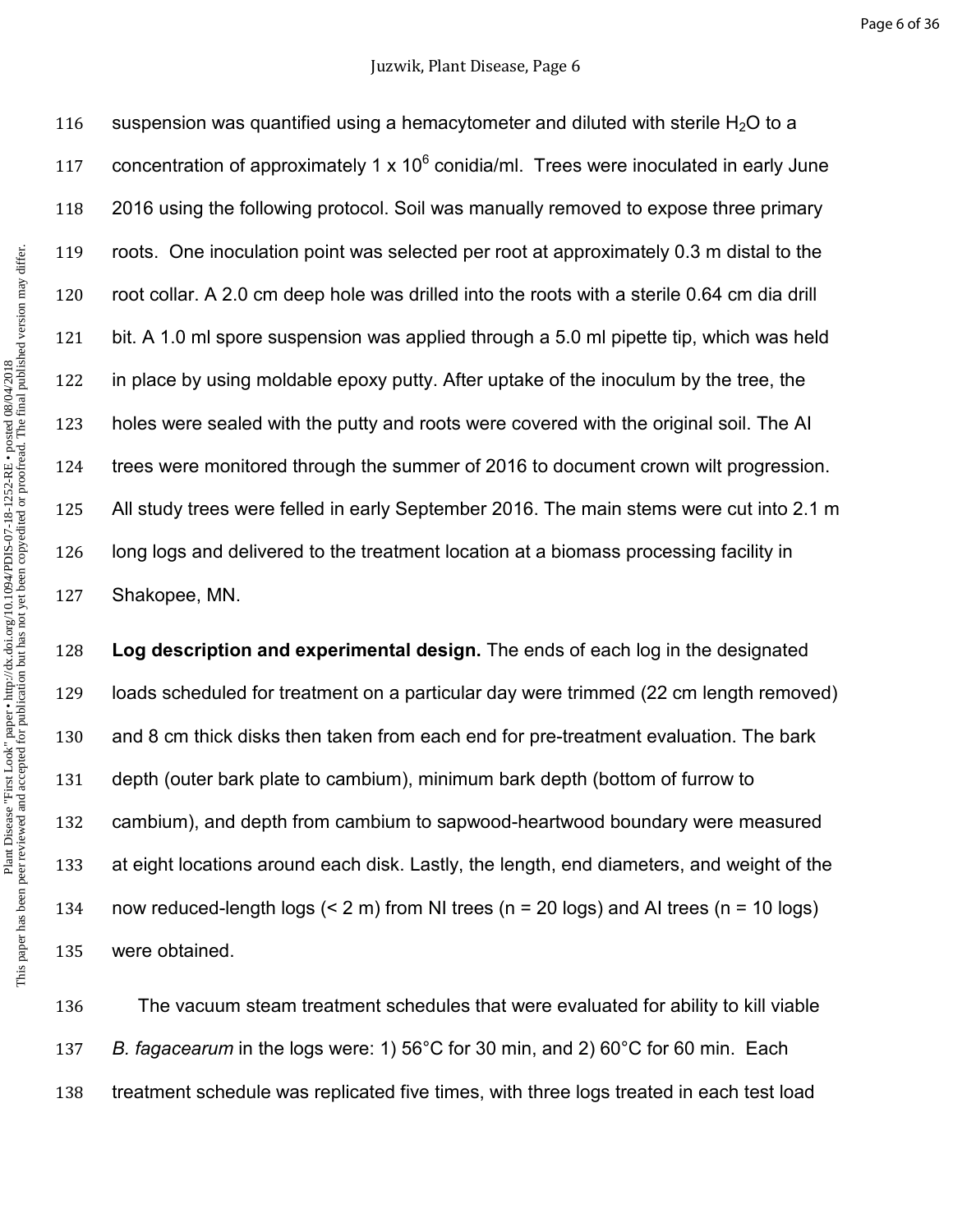(two NI and one AI logs per load). Logs of similar diameter were used in each load. Two AI logs were left untreated to determine whether ambient outdoor conditions reduced fungal viability over the time-course of the trial.

**Log sampling and sample processing.** The disks removed from the study logs prior to log measurement and vacuum steam treatment were subsampled for pathogen assay. Bark was removed at locations around the circumference of each log disk using a sterile chisel. Eight locations were opened to the outer sapwood alternating with eight that were opened to the innermost sapwood. Care was taken so that the inner sapwood locations were one or two annual rings distal to the heartwood boundary. Each sapwood 148 location was assayed for viable *B. fagacearum*. Four small (6.4 mm<sup>2</sup>) sapwood pieces were excised from vascular-stained sapwood using a sterile wood gouge and inserted in semi-selective medium (Barnett 1953) in Petri plates. Plates containing sapwood chips were incubated up to 21 days at room temperature (approximately 24°C) under ambient lighting and were routinely monitored for presence of the fungus. Positive cultures were identified by the presence of brown to olive-green colonies, characteristic fruity odor, and the presence of endoconidia distinctive of *B. fagacearum* on the medium.

Approximately 1.0 ml of drill shaving samples were collected from undisturbed sapwood of the same locations per Banik et al. (2013) to detect fungal DNA using a nested PCR protocol (Yang and Juzwik 2017). This method determined presence of both viable and non-viable *B. fagacearum*. Drill shavings in 2.0 ml microcentrifuge tubes were covered with CTAB lysis buffer (1.4M NaCl, 0.1M Tris-HCl, 20 mM EDTA, 2% CTAB, pH 7.0) and stored at -20°C until further processed. DNA was extracted from the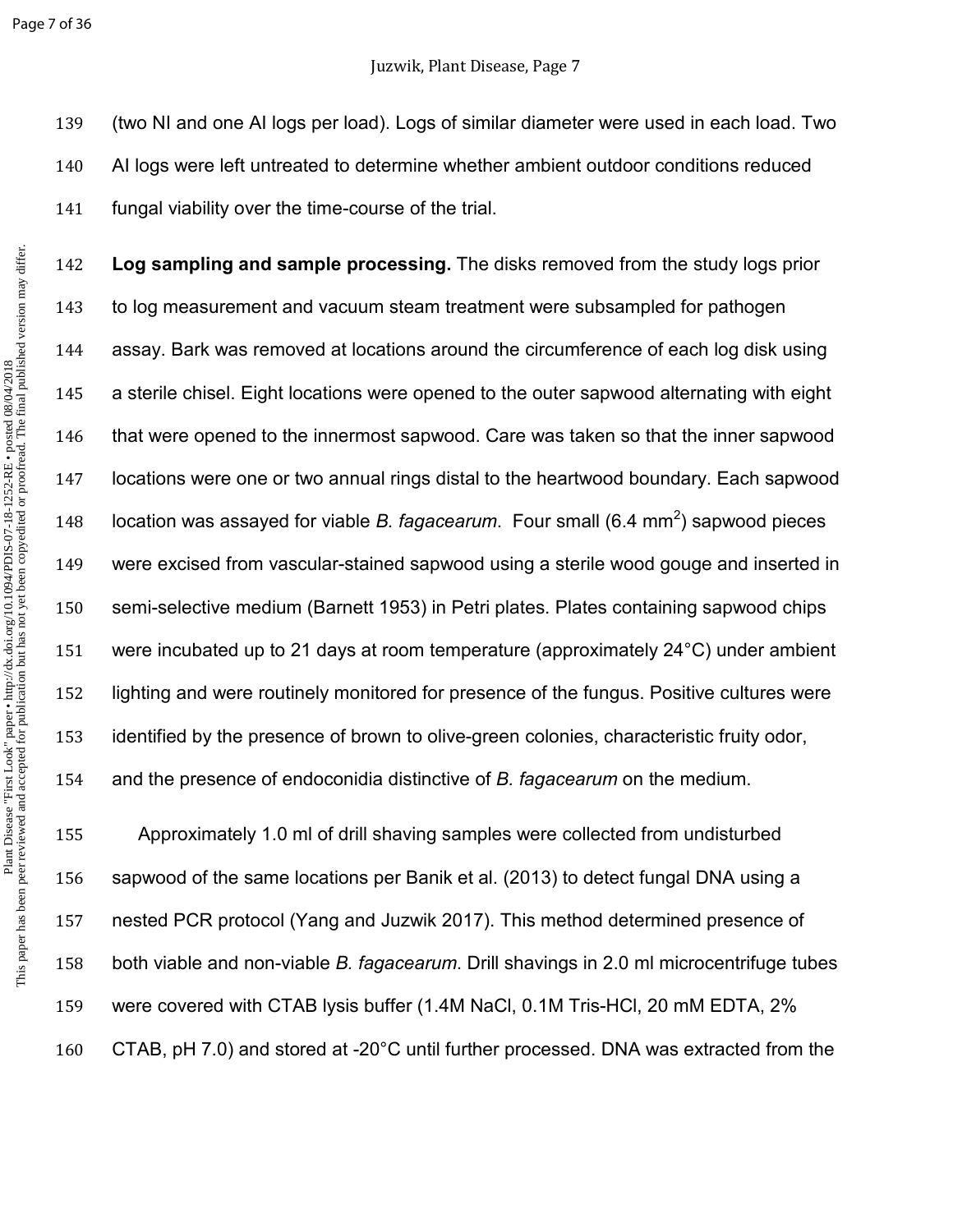## Juzwik, Plant Disease, Page 8

drill shavings following the technique of Banik et al. (2013). Amplification and sequencing of DNA was completed following Yang and Juzwik (2017).

Following treatment, logs were removed from the chamber and allowed to cool at ambient outdoor temperatures. When the logs were cool to the touch, disks were removed from the ends of each log as previously described. Isolation of *B. fagacearum* was attempted and collection of drill shavings was repeated in the same manner as described for the pre-treatment samples. Sapwood samples were also removed from pre-treatment and post-treatment sample disks for moisture content determination. Samples were oven-dried (approximately 103°C) to constant weight. The average moisture content from each log (two disks per log) was calculated on a dry weight basis.

**Temperature and energy consumption monitoring.** Holes were drilled to different depths along the length of each log and Omega K type thermocouple wires (TT-K-24; 260°C max) were inserted to the bottom of each hole and wire sealed with moldable epoxy putty (Chen et al. 2017a) (Supplemental Fig. 1). Real time thermal mapping data of temperature profiles within the logs during treatment was acquired from the thermocouple wire probes and recorded. Energy usage for each test was measured using a line-powered ELITEpro XC (Dent Instruments, Bend, OR) power meter that was installed at the testing location. Energy use was recorded as kilowatt hours (kWh), then converted to kWh per kg of wood treated (kWh/kg).

**Vacuum steam treatment.** Logs were end-sealed with liquid paraffin (Anchor Seal, U C Coatings, Buffalo, NY) prior to vacuum steam treatment. The treatment system consisted of an 80 Kw electric boiler (Reimers Electra Steam, Clear Brook, VA), a 5 Hp dry claw vacuum pump (Busch LLC, Virginia Beach, VA) and a custom built vacuum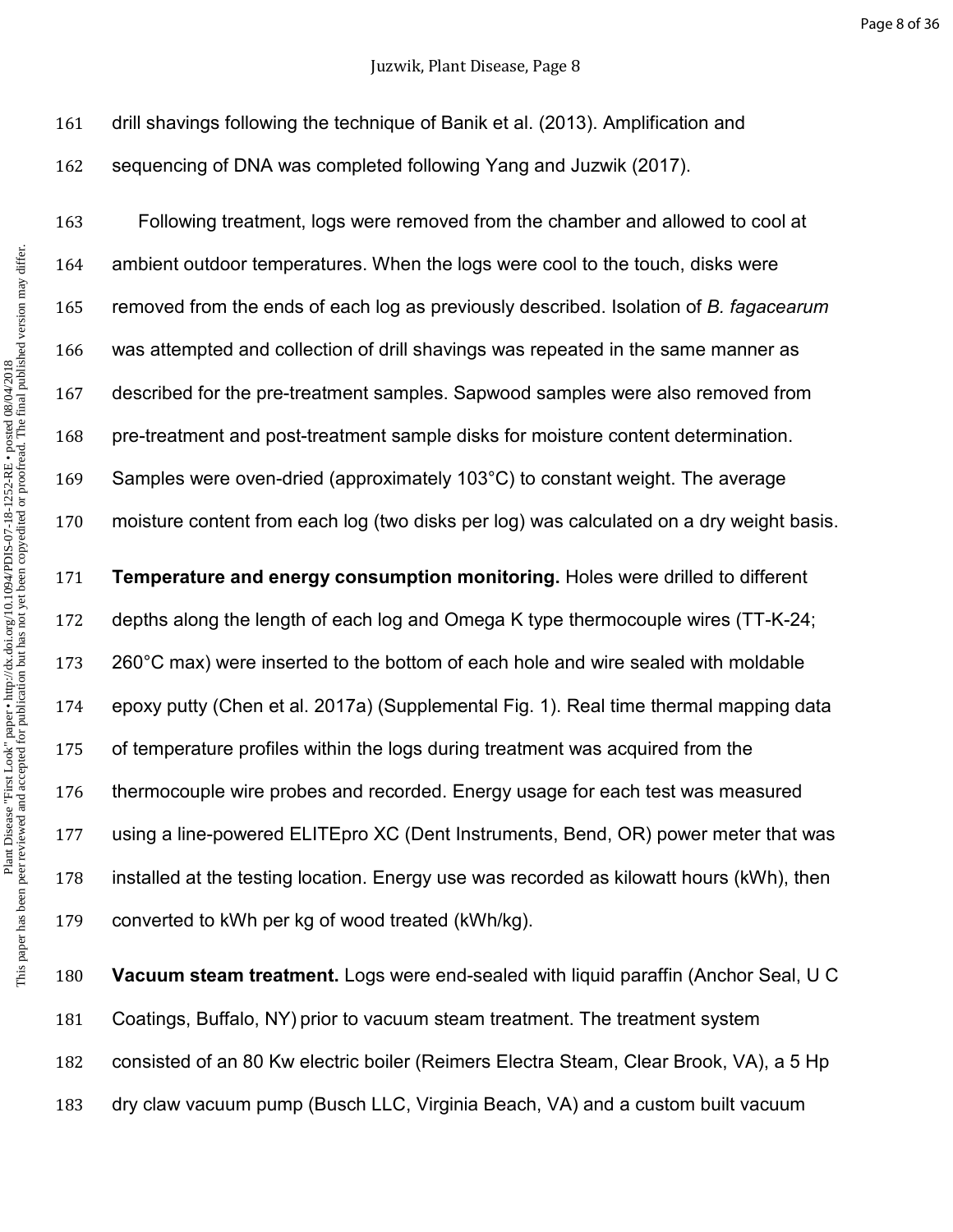Page 9 of 36

## Juzwik, Plant Disease, Page 9

chamber (Vacutherm Inc., Warren, VT) (1.5 m x 1.5 m x 3.0 m capacity) that was mounted in the rear of a 6.5 m long enclosed trailer as described in White et al. (2017). All treatment replicates began with an initial vacuum of 100 mmHg. Once the initial vacuum was reached, saturated steam (85°C) was added to the chamber. The chamber temperature was monitored and maintained through the entirety of the treatment until target temperature was reached for all probes placed at the 5.0 cm depth (the maximum depth of sapwood for the logs). Each treatment was stopped when the specified treatment time for the target temperature was achieved at the 5.0 cm depth. The steam was then shut off for the specified holding period, then the vacuum was released and the chamber door opened so that steam and condensate could be evacuated.

**Data summarization and statistical analysis.** Generalized linear effects models (Agresti 2002) were used to identify differences in detected colonization from the outer and inner sapwood in naturally infected and artificially inoculated trees using isolation and nested PCR. The mixed effects model has the form:

 $Y_{ijkl} \sim Binomial\ (16, P_{ijkl})$ 

 $Logit(Y_{ijkl}) = \mu + I_i + D_j + ID_{ij} + \alpha_k + \gamma_{l(k)}$ 

where µ is the overall mean, *I* is the infection type (natural or artificial), *D* is the sapwood 199 depth (outer or inner),  $\alpha$  is the error associated with tree number, and  $\gamma$  is the error associated with log number. All calculations were carried out using R (version 1.0.143; R Foundation for Statistical Computing, Vienna). Odds ratios and estimated probabilities 202 of detecting the fungus from the outer and inner sapwood of naturally infected and artificially inoculated trees were conducted using the lsmeans package in R (Lenth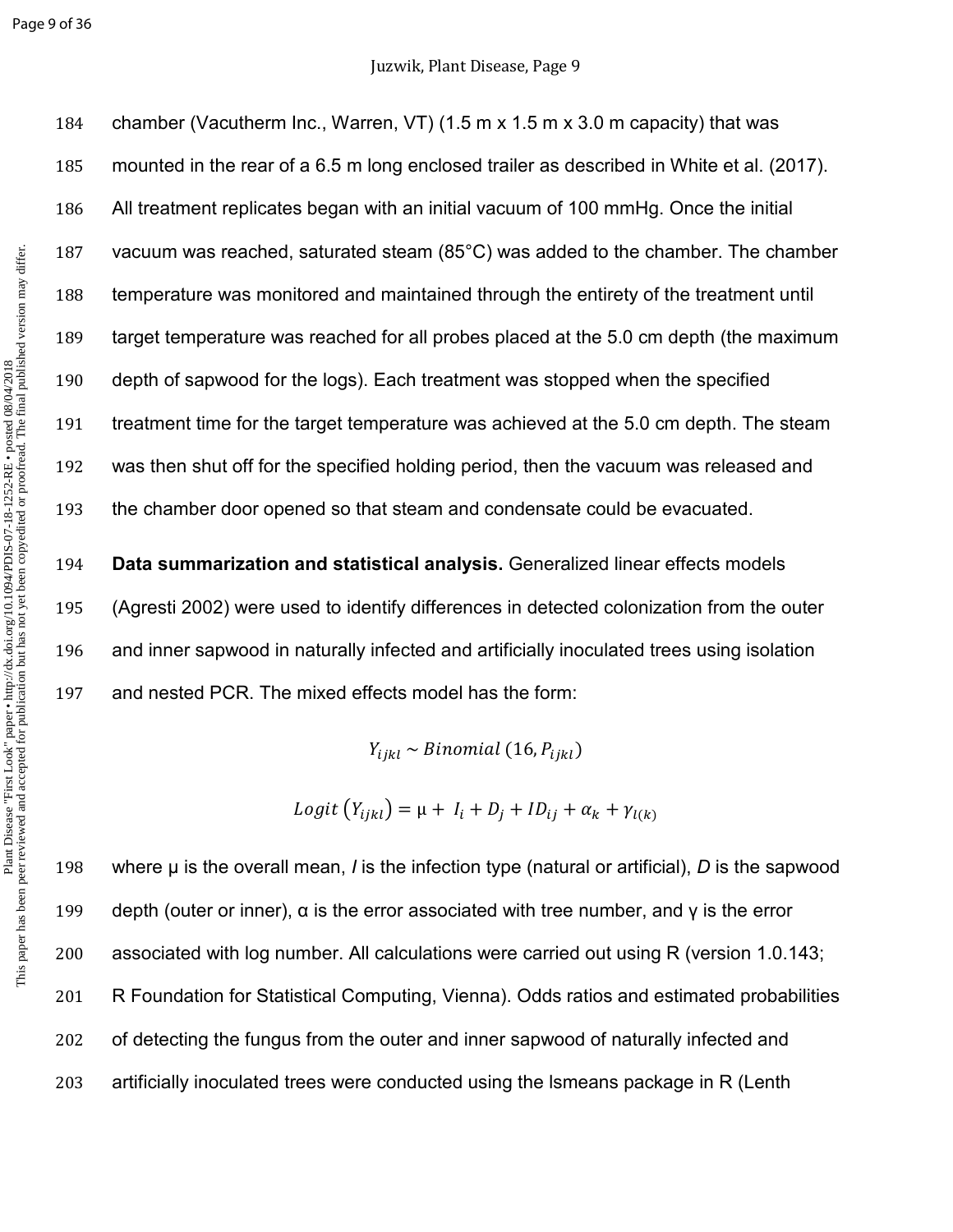2016). A fixed effect for log number was added to both models to determine if the

position of a log within tree had an effect on detected colonization.

Additional generalized linear models were developed to determine if differences in pathogen detection existed between trees of the same infection type. The models have the form:

 $Logit(Y_{kl}) = \mu + T_k + \alpha_k + \gamma_{l(k)}$ 

209 where  $\mu$  is the overall mean, *T* is tree number, *D* is the sapwood depth,  $\alpha$  is the error 210 associated with tree number, and  $\gamma$  is the error associated with log number. A Tukey pairwise comparison test was used to control for multiple comparisons between trees within either of the infection types.

#### **RESULTS**

**Log characteristics.** Following the removal of pre-treatment disks for measurement and assay, the logs ranged from 1.72 to 1.93 m in length (Supplemental Table S1). The small end diameter (inside bark) ranged from 23.5 to 49.5 cm and the log weights ranged from 86.1 to 408.5 kg. The mean bark depth was 1.57 cm and the mean distance from the bark furrow to the cambium was 0.70 cm. The average width of the sapwood of pre-treatment disks was 0.93 cm.

**Pathogen presence in logs.** *B. fagacearum* was isolated from at least one of four chips taken from each assayed location on disks from NI *Q. rubra* logs before VS treatment. The mean rates of isolation were 24.4% of the outer sapwood isolation 223 locations (n = 160) and 12.5% of the inner sapwood locations (n = 160) (Fig. 1; Table 1). In logs from AI trees, the fungus was isolated from at least one of four chips from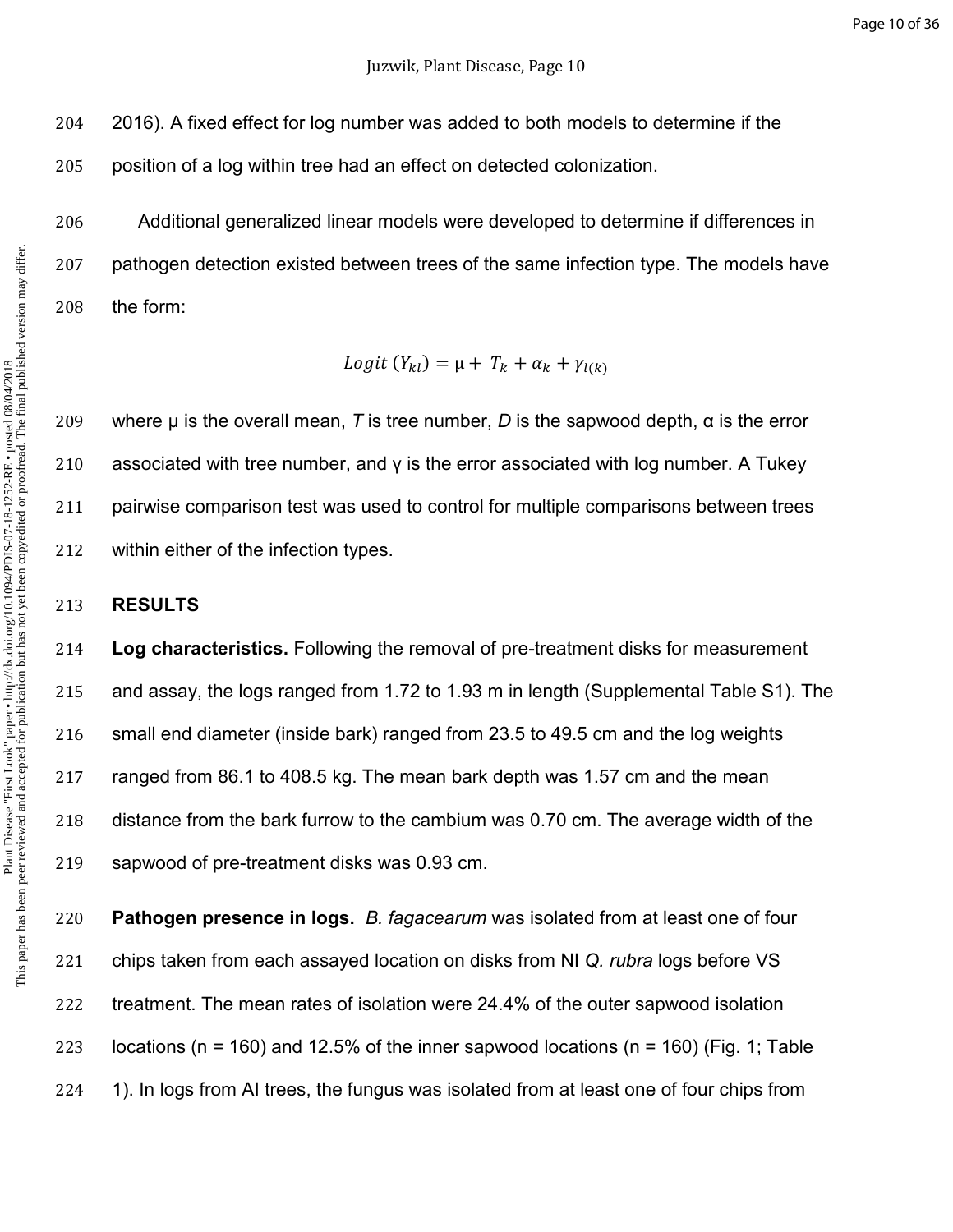Page 11 of 36

225 each assayed location in 45.6% of the outer sapwood locations (n = 80) and in 29.4% of 226 the inner sapwood locations ( $n = 80$ ) (Table 1). Frequencies of fungus isolation differed 227 by tree infection type  $(P = 0.0010)$  and sapwood location  $(P = 0.0410)$  (Fig. 2; Table 2). 228 The estimated probability of isolation was highest for samples taken from the outer 229 sapwood of AI trees and lowest for samples obtained from inner sapwood of NI trees 230 (Table 3). When all other variables were kept constant in each comparison, the odds of 231 success (shown in parentheses) of isolating *B. fagacearum* from study logs were 232 significant for: (a) AI versus NI trees (2.1 to 1;  $P = 0.0001$ ), (b) inner versus outer 233 sapwood locations (0.6 to 1;  $P = 0.0003$ ), (c) inner sapwood locations of AI versus NI 234 trees (2.3 to 1;  $P = 0.0010$ )), and (d) outer sapwood locations of AI versus NI trees (1.9 235 to 1;  $P = 0.0035$ ). The position of the sampled log within a tree had no effect on the 236 detected colonization in the isolation assay. No differences ( $P \ge 0.2762$ ; Tukey pairwise 237 comparison) were found for pathogen presence among logs within NI trees or within AI 238 trees.

*B. fagacearum* was detected in logs of NI *Q. rubra* using the nested PCR assay in one tube of composited wood shavings for each disk location in 21.0% and 11.0% of the 241 samples from the outer ( $n = 160$ ) and inner sapwood ( $n = 160$ ) locations, respectively 242 (Table 1). The fungus was detected by nested PCR in 33.0% of the outer sapwood ( $n =$ 80) locations and from 7.0% of the inner sapwood locations (n = 80), in logs from AI trees. Frequencies of fungus detection differed only by sapwood location (Table 4). The highest estimated probabilities of pathogen detection by nested PCR were similar for 246 outer sapwood locations of both tree infection types and lowest probabilities were similar for inner sapwood of both infection types (Table 5). When all other variables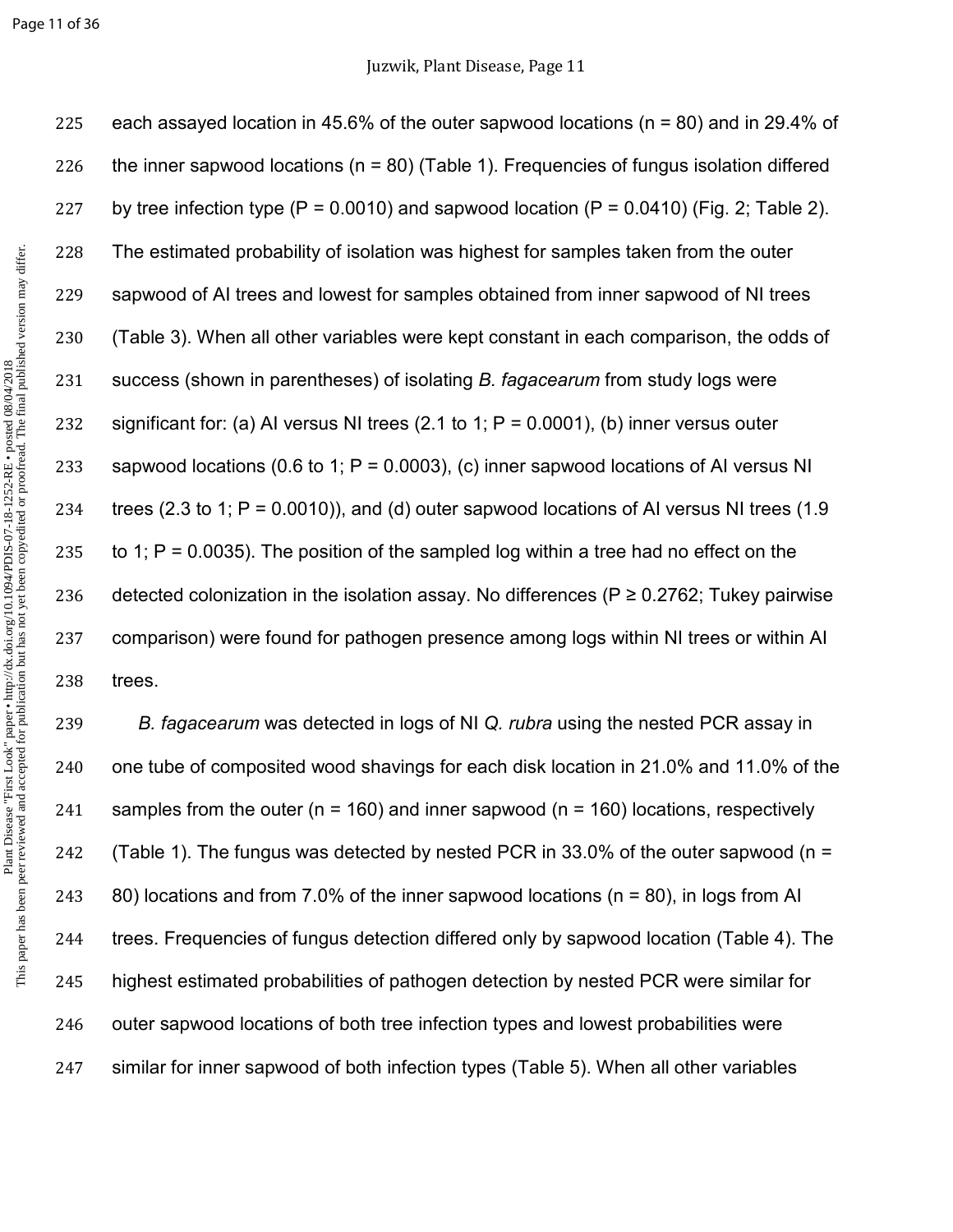were kept constant in each comparison, the odds of success (shown in parentheses) of detecting *B. fagacearum* from oak wilt- killed *Q. rubra* were significant only for inner versus outer sapwood locations (0.3 to 1; P < 0.0001). No differences in detection were 251 found for (a) NI versus AI trees ( $P = 0.6514$ ), (b) inner sapwood locations of NI versus 252 AI trees  $(P = 0.6961)$ , and  $(c)$  outer sapwood location of NI versus AI tree logs. The position of the sampled log within a tree had no effect on the colonization detected by 254 nested PCR. For the nested PCR assays, no differences ( $P \ge 0.1079$ ; Tukey pairwise comparison) were found for pathogen presence among logs within NI trees or within AI ones.

The pathogen was not isolated or detected by nested PCR from any logs after VS treatment of either 60°C for 60 minutes or 56°C for 30 minutes. *B. fagacearum* was isolated from at least one of four chips in 43.8% of the outer sapwood locations (n = 32) 260 and 31.3% of the inner sapwood locations ( $n = 32$ ) of two untreated (= control) logs for 261 disks taken on the same day pre-treatment samples were obtained for the first logs that were treated. In comparison, the fungus was isolated from one or more wood chips taken from 28.1% of outer sapwood locations (n=32) and 18.8% of inner sapwood locations (n = 32) for disks taken from the same two control logs at the conclusion of the experiments. Thus, fungus isolation rates for the control logs stored outdoors decreased by 15.7 to 12.5% for outer and inner sapwood locations, respectively, over the six days during which the treatments were performed

**Temperatures achieved, time and energy required for vacuum steam treatment.**

The average time for the 5.0 cm target probes to reach 56°C and hold for 30 min was

270 6.9 h (Table 6) and the average time to reach  $60^{\circ}$ C and hold for 60 min was 8.6 h.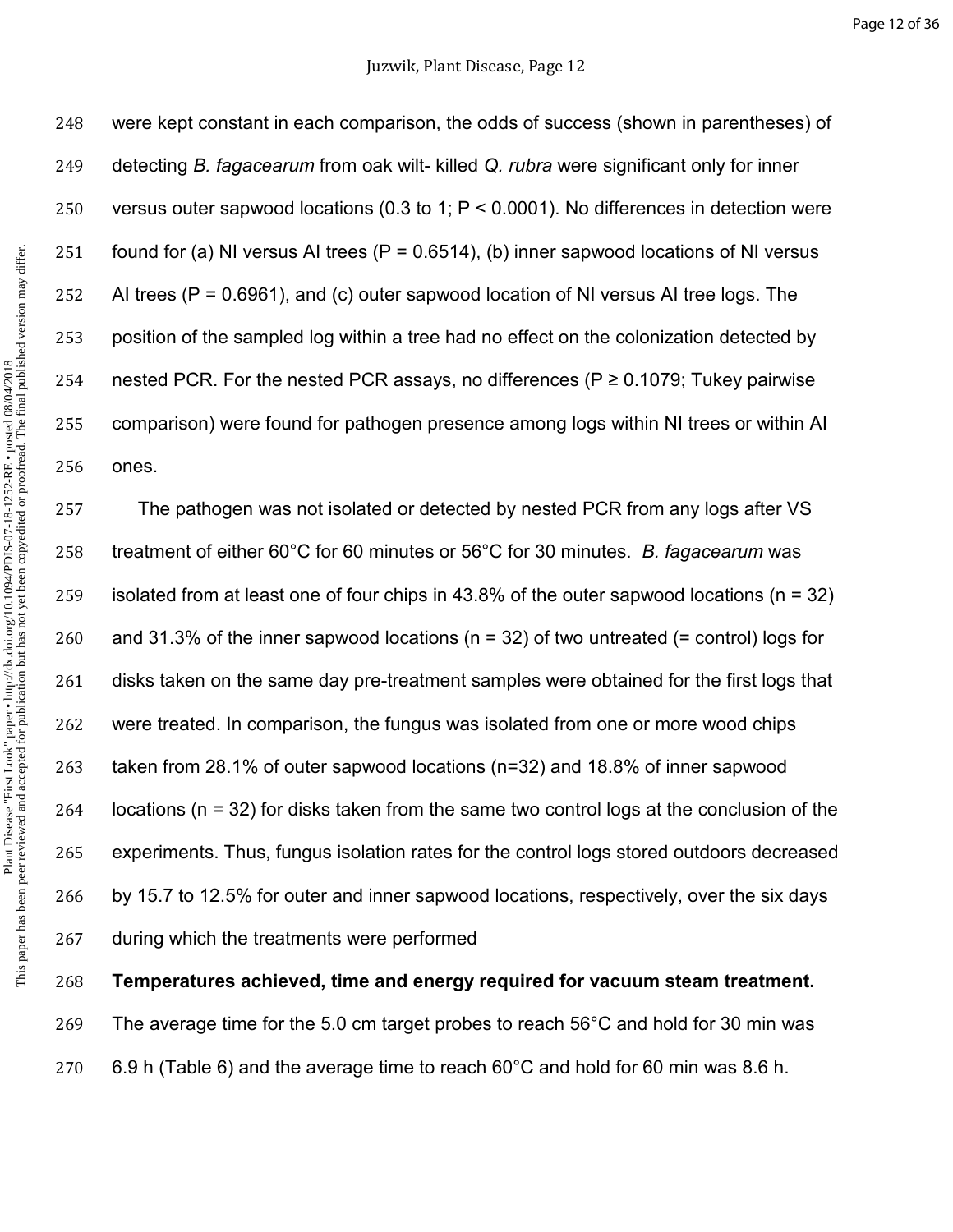Page 13 of 36

Examples of temperature profiles for each treatment schedule are shown in Fig. 3. The average energy consumption to treat to 56°C for 30 min and 60°C for 60 min was 25.4 kWh and 36.7 kWh respectively (Table 6).

**Sapwood moisture content.** Moisture content of sapwood in pre-treatment disks ranged from 72.9 to 98.3% with an average of 87.6%, as calculated on a dry weight basis (data not shown). In disks sampled after treatment, sapwood moisture contents ranged from 75.3 to 102.4% with an average of 87.5%. Moisture content of the sapwood from log disks decreased by 0.1% (ave.) following vacuum steam treatment.

## **DISCUSSION**

*B. fagacearum*-colonized logs used in this study were obtained from recently wilted, 41 to 61 cm diameter *Q. rubra* that had become infected through natural means or from artificial inoculations with the pathogen by the authors. Pathogen-colonized logs in previous log treatment studies were taken from one or the other of these two infection types (Jones 1973; Schmidt 1983; MacDonald et al. 1985; Woodward and Schmidt 1995; Schmidt et al. 1997). This study offers a direct comparison of colonization levels and patterns in logs from both types. Furthermore, the presence of the pathogen was assayed using a standard isolation protocol as a measure of viable fungus level and by using a direct pathogen DNA detection technique (extraction from sapwood and amplification using nested PCR) as a measure of both viable and non-viable fungus presence. Previously published studies relied on the standard isolation method only. Pre-treatment isolation rates from our study logs differed by tree infection type and by sampled sapwood depth. Rates were higher for logs from AI trees than those from NI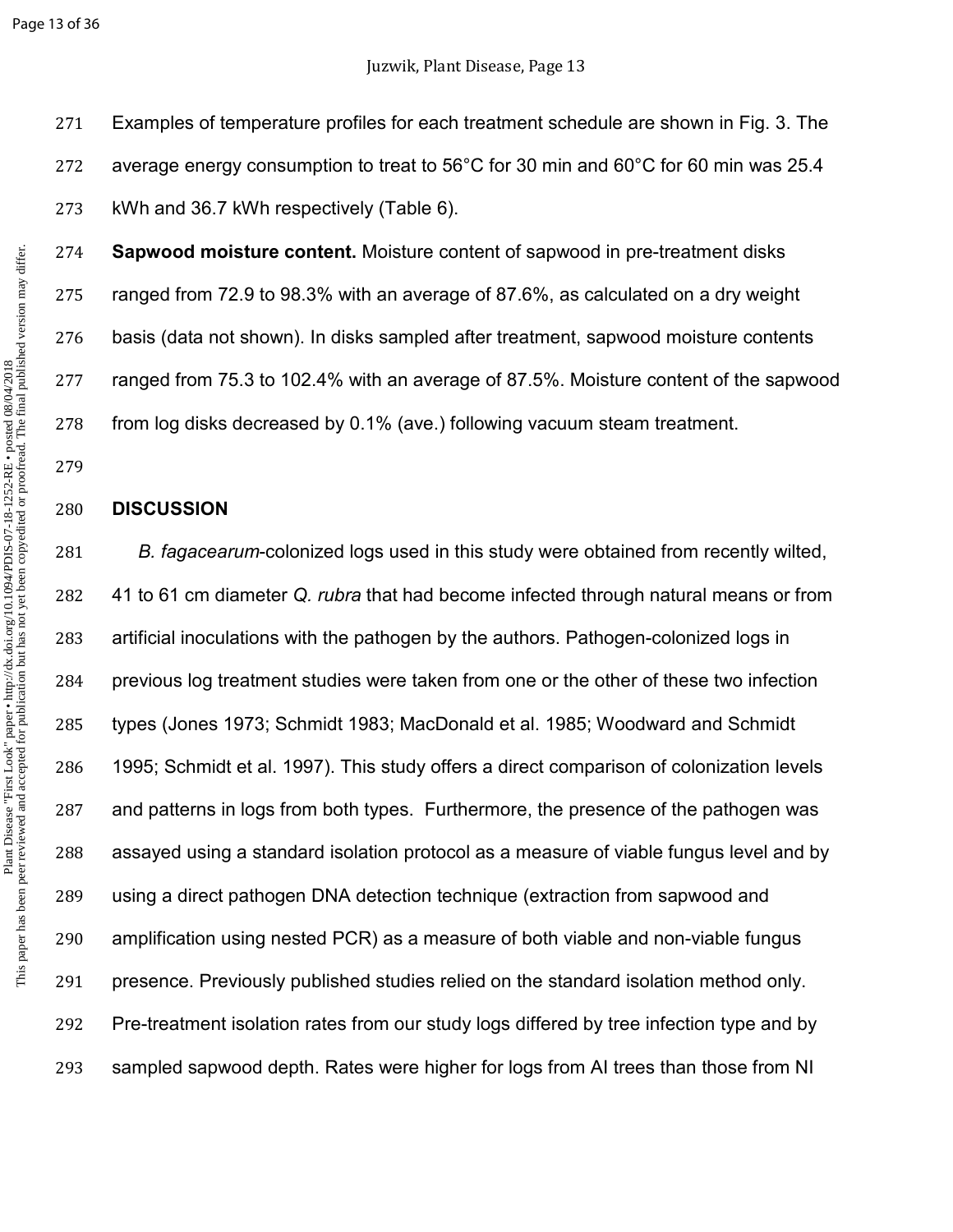#### Juzwik, Plant Disease, Page 14

trees and higher for outer versus inner sapwood locations within each tree infection type. In addition, more uniform colonization of the sapwood circumference was found for the AI trees based on number of sapwood locations on a disk that yielded the fungus in culture. Tubajika and Barak (2011) speculated that results of efficacy trials for chemical fumigation treatments may be dependent on the level of wood colonization by a target fungus. Our comparative results of pre-treatment colonization of logs from NI and AI oaks suggest that the latter source of logs may be preferable for such tests. In addition, Tubajika and Barak (2011) suggested that results of efficacy trials also

may be a reflection of the assay technique used. Detection via isolation has typically been done by plating small wood samples on oak wilt identification agar developed by Barnett (1953) in previously published log treatment studies (Schmidt 1983; MacDonald et al. 1985; Woodward and Schmidt 1995; Schmidt et al. 1997). Both standard isolation and direct DNA detection methods were used in our study for the following reasons. The fungus is not evenly distributed in the sapwood around the circumference of the main stems of recently wilted red oaks, particularly for naturally-infected trees. Rather, vertical strips of vascular discoloration interspersed with clear cambium may be found depending on time since complete tree wilt (Juzwik, *personal observation*). Thus, a true negative isolation or DNA detection may be (but not always) obtained when samples are taken from non-stained tissue. However, difficulty in isolating *B. fagacearum* from diseased sapwood during fall and winter months has been reported anecdotally by plant disease diagnostic laboratories (see Yang and Juzwik 2017) even though such trees are subsequently found to be pathogen-positive. The DNA detection method has proven useful in such cases. Two naturally-occurring conditions in the field that can lead to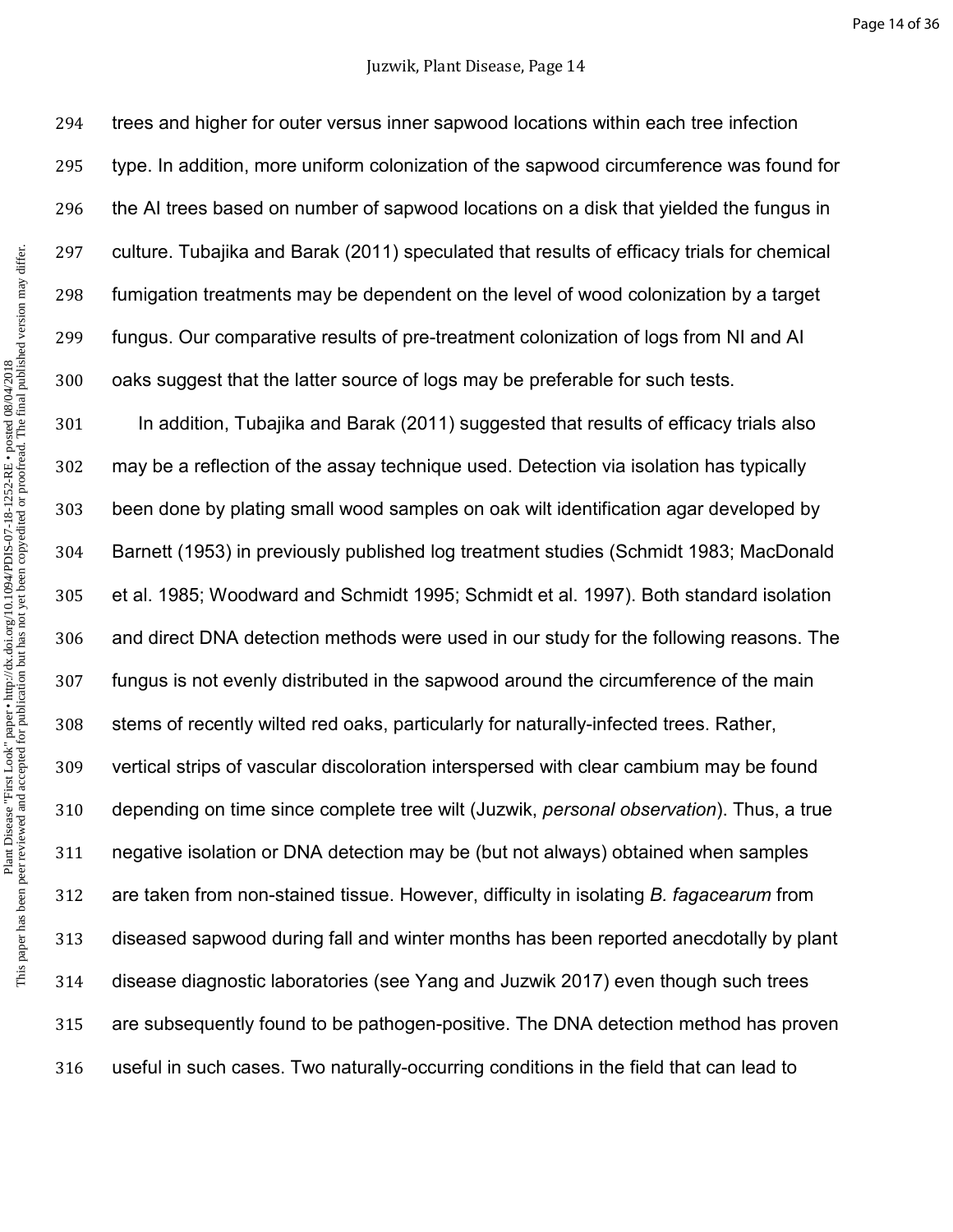Page 15 of 36

difficulty in consistently isolating *B. fagacearum* from actively wilting or recently wilted oaks are drought and overlap of multiple insect pest and pathogen problems. Reduced sapwood moisture content of living oaks associated with seasonal drought has been anecdotally found to hinder ability to isolate the pathogen from sapwood of suspect oaks in Wisconsin (B. Hudelson, Plant Diagnostic Clinic, University of Wisconsin-Madison *personal communication*). Defoliation by gypsy moth (*Lymantria dispar*) not only increases difficulty in detecting oak wilt symptomatic branches, but often favors extensive colonization by pathogenic *Armillaria* species of oak (Wargo and Harrington, 1991). The latter may hamper colonization or detection of *B. fagacearum* in sapwood of the lower stems and root collar area of such trees. Two-lined chestnut borer (*Agilus bilineatus*) or the red oak borer (*Enaphalodes rufulus*) followed by extensive root colonization by *Armillaria* species are other pest-pathogen systems that hinder oak wilt detection and collection of *B. fagacearum* – positive sapwood for isolation (Lawrence, Moltzan and Moser, 2002; Wargo and Harrington, 1991). *B. fagacearum* is considered a poor saprophyte as it is relatively quickly replaced in the stems and branches by secondary microbial colonizers in the year following complete crown wilt. Thus, fungus isolation rates for logs taken from NI trees may vary depending on the time of complete wilt in relation to harvest of logs for an eradication treatment trial. *B. fagacearum* has 335 been detected in  $\geq 1$  year old dead stems of wilted red oaks using the direct DNA detection method, while standard isolation failed to do so (Yang and Juzwik 2017). Similar rates of detection in outer and inner sapwood locations were found for the two techniques in our study for NI trees in situations where source trees had completely wilted in 2015 or early summer 2016 prior to September 2016 tree felling. However,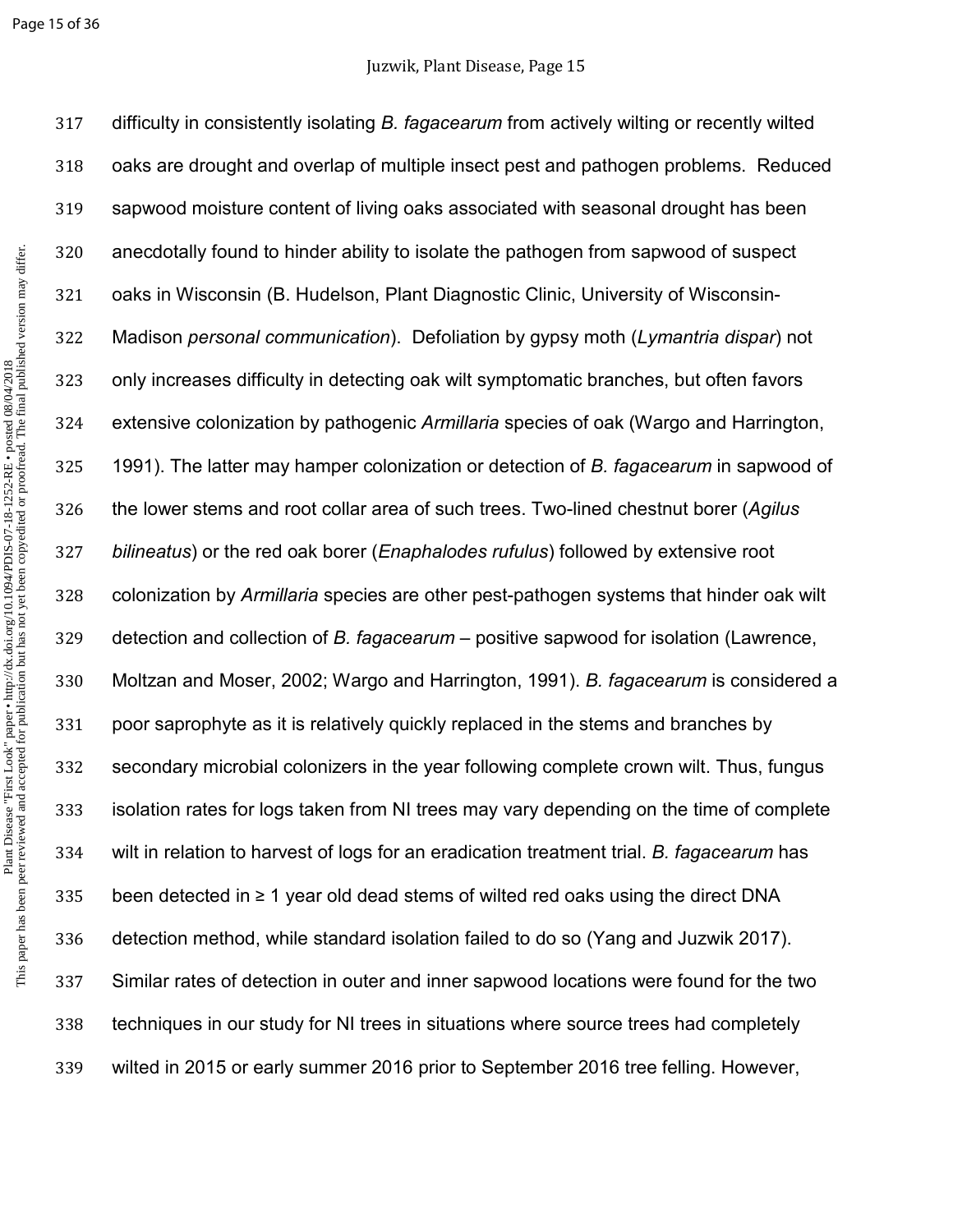This paper has been peer reviewed and accepted for publication but has not yet been copyedited or proofread. The final published version may differ.Plant Disease "First Look" paper • http://dx.doi.org/10.1094/PDIS-07-18-1252-RE • posted 08/04/2018<br>This paper has been peer reviewed and accepted for publication but has not yet been copyedited or proofread. The final pub Plant Disease "First Look" paper • http://dx.doi.org/10.1094/PDIS-07-18-1252-RE • posted 08/04/2018

actual detection by isolation was higher (but not statistically tested) than detection by PCR for outer and inner sapwood of AI trees. This finding was not anticipated by the authors. In a recently published study (Yang and Juzwik 2017), similar or higher rates of *B. fagacearum* detection were found for nested PCR compared to isolation for assays conducted on sapwood from actively wilting branches of bur, red and white oaks. Thus, the nested PCR protocol appeared to work well for branch samples in comparison to isolation, but not for sapwood of logs cut from main stems of completely wilted AI red oaks in the study reported here. We then hypothesized the "poorer" performance of the PCR protocol compared to isolation could be influenced by time since branch or whole tree wilt and to location source of assay samples (i.e. branch vs. main stem). Furthermore, the subsamples for assaying via PCR and via isolation were collected differently. Specifically, thin (depth-wise) "slivers" of sapwood were removed from the tangential surface of the exposed disk locations for isolation assay, while radial penetration (up to 1.5 cm deep) was done with a 0.64 dia drill bit to collect shavings for the PCR assay. In comparison, findings for *B. fagacearum*-colonized logs in separate 2017 chemical fumigation trials with artificially-inoculated red oaks (*Q. ellipsoidalis*) found higher pathogen detection rates for nested PCR than isolation (89 vs. 84% for outer sapwood; 53 vs. 38% for inner sapwood) for 20 to 28 cm dia red oak logs prior to treatment (Yang, et al. 201X). In this case, study trees were artificially inoculated with the pathogen in early June 2016, complete crown wilt occurred in the subsequent two months, and the trees were harvested in late February 2017. We hypothesize that these smaller diameter oaks and the longer time period between inoculation and felling allowed for more extensive sapwood colonization compared to the situation for the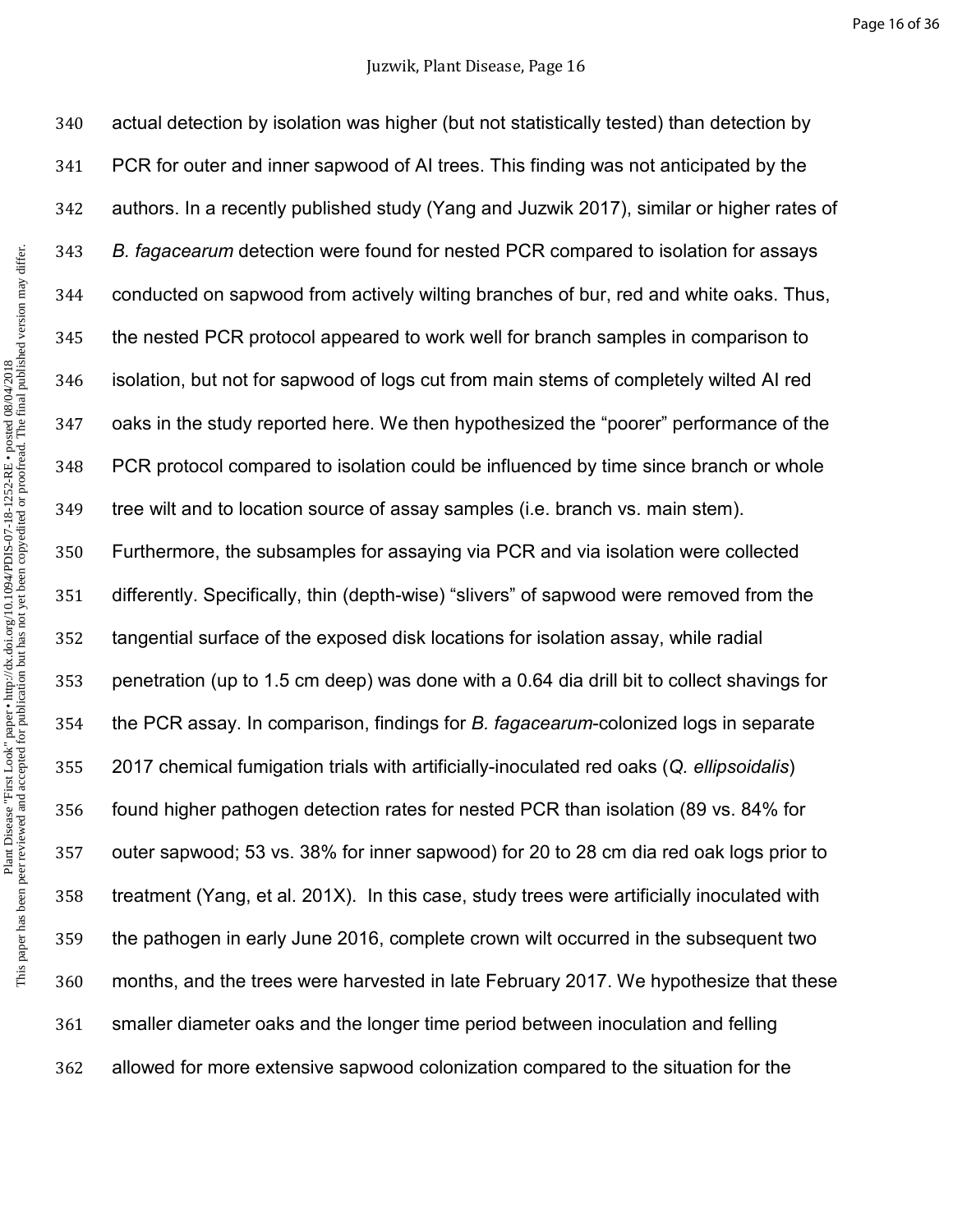Page 17 of 36

## Juzwik, Plant Disease, Page 17

vacuum steam study trees. Chances for positive pathogen detection from shavings of a radially-penetrating drill bit would be greater in more extensively colonized sapwood. Conversely, frequencies of *B. fagacearum* isolation from naturally-infected trees is inversely related to length of time since complete crown wilt starting at approximately 12 months (depending on tree diameter) and beyond. This is due to the relatively quick colonization by secondary microorganisms, as previously mentioned.

The vacuum steam treatment (for either schedule tested) to 5.0 cm sapwood depth was apparently sufficient to degrade DNA of *B. fagacearum* based on our failure to detect the fungus in post-treatment logs using nested PCR. Overall, results of our study further validates the use of the standard isolation method of culturing on oak wilt identification agar for evaluation of pathogen presence in log treatment trials.

Evaluation of phytosanitary log treatments benefit from reasonable and relatively uniform colonization levels of a virulent pathogen if one is testing the ability of a treatment to essentially eradicate the organism. Results of power analyses for our study based on the total number of sapwood locations sampled found a 99.8% confidence level that *B. fagacearum* could be detected from at least one location (n = 640 attempts) if 1% of the sapwood of NI logs was colonized. Confidence level was lower (95.9%) for detection of the pathogen in at least one location if 1% of the sapwood from AI logs was colonized due to the fewer number of logs with a lower number of detection attempts (n = 320). In contrast, MacDonald et al. (1985) reported a probability of 0.993 of detecting *B. fagacearum* in at least 1 infected log of 18 tested if all test logs were 1% infected. This calculation is based on results for 40 samples (four chips taken from each of eight outer and eight inner sapwood locations). In retrospect for our study, scoring fungus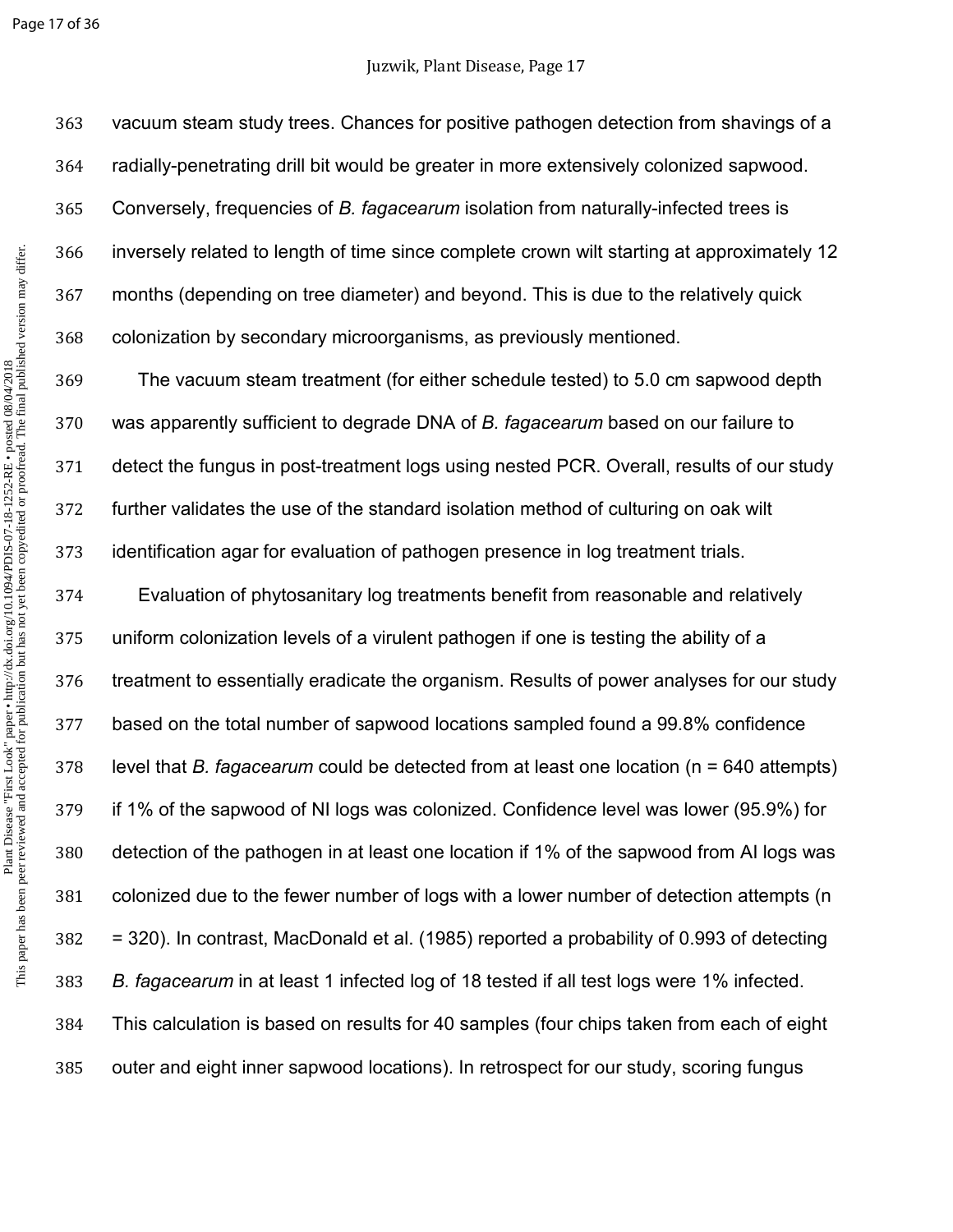## Juzwik, Plant Disease, Page 18

This paper has been peer reviewed and accepted for publication but has not yet been copyedited or proofread. The final published version may differ.Plant Disease "First Look" paper • http://dx.doi.org/10.1094/PDIS-07-18-1252-RE • posted 08/04/2018<br>This paper has been peer reviewed and accepted for publication but has not yet been copyedited or proofread. The final pub Plant Disease "First Look" paper • http://dx.doi.org/10.1094/PDIS-07-18-1252-RE • posted 08/04/2018

presence based on results of individual wood pieces plated would have greatly increased the number of isolation attempts compared to scoring a sapwood location positive if one or more of the four chips taken at a location was positive. This approach will be incorporated in our future trials.

The VS treatment for all five log loads exposed to 56°C for 30 min at 5.0 cm sapwood depth were completed in 5 to 9 h (Table 6). Slightly longer treatment times (8 to 10 h) were observed for the five log load replicates subjected to the 60°C for 60 min schedule. This treatment at targeted depth resulted in eradiation of viable *B. fagacearum* over a shorter time period than Jones (1973) reported for hot water treatment (49°C for 12 h to achieve eradication). Jones (1973) also used logs of smaller length and diameter than those used in this study. The results presented here also compare favorably with the MB schedule (T312) in the USDA Treatment Manual that 398 specifies an extremely high MB dosage (240g/m<sup>3</sup>) for 72 h (USDA APHIS 2016). Heating to the log core (as in Chen et al. 2017a and Chen et al. 2017b) is not necessary if the goal is to eradicate the pathogen from the tissues that it is known to colonize (e.g. phloem and sapwood for *B. fagacearum*), and would also unnecessarily burden prospective treatment facilities with added cost.

VS is an effective and efficient method of heating round and rectangular sections of wood (Simpson 2001). Furthermore, heat penetration of wood by steam under negative pressure is superior when compared to the questionable and limited penetration of logs by chemical fumigants such as sulfuryl fluoride and methyl bromide (Tubajika and Barak 2011). Other advantages for considering use of VS compared to chemical fumigation include the minimal level of harm to the environment, reduced human health concerns,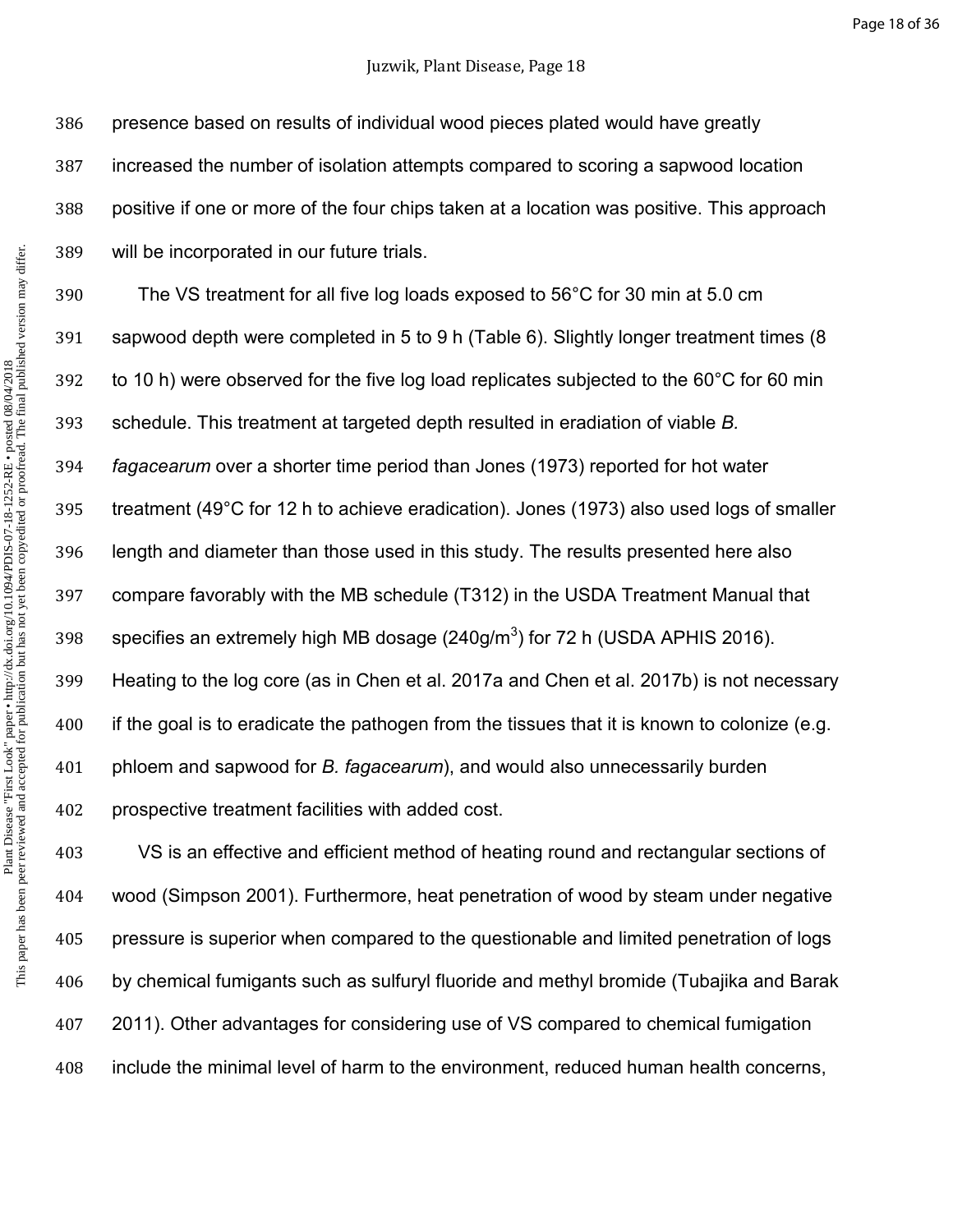#### Page 19 of 36

and potentially faster treatment times. There are significant advantages to decreased treatment time that have direct and positive impact on business profitability and overall efficiency of port operations (e.g. reduced congestion). We found VS able to eliminate viable propagules of *B. fagacearum* from well-colonized oak logs, but the treatment would likely be effective for eradication of other pathogens and insect pests of logs (e.g. *Geosmithia morbida* and walnut twig beetle associated with thousand cankers disease) as well. Furthermore, the target depth of treatment and the treatment schedule could be developed specifically ("tailored") for other pests and pathogens. The flexibility provided by VS treatment for logs would fit the current model in log trade, e.g. a bilaterally negotiated phytosanitary treatment schedule between trade partners that protects the importing country from unwanted phytosanitary risk.

Practical considerations for the continued development and potential use of VS for phytosanitary treatment include the fact that commercial VS chambers are already available in commerce for a variety of applications. These include devitalization of weed seeds in spices and bird seed upon import, conditioning of cotton bales for export, sterilization of mushroom substrates, and coloring of textiles among others. Vacuum steam treatment application for logs would likely be conducted at log holding yards or at shipping ports prior to movement. However, cost comparison studies for commercial scale up (e.g. energy required for VS versus cost of chemical fumigation; chamber cost versus tarp treatment for fumigants) are needed if vacuum steam is to be considered a viable commercial option for the treatment of logs.

In summary, we report here the results of initial trials with VS for targeted treatment of oak logs to kill viable *B. fagacearum* propagules. We plan to conduct a second set of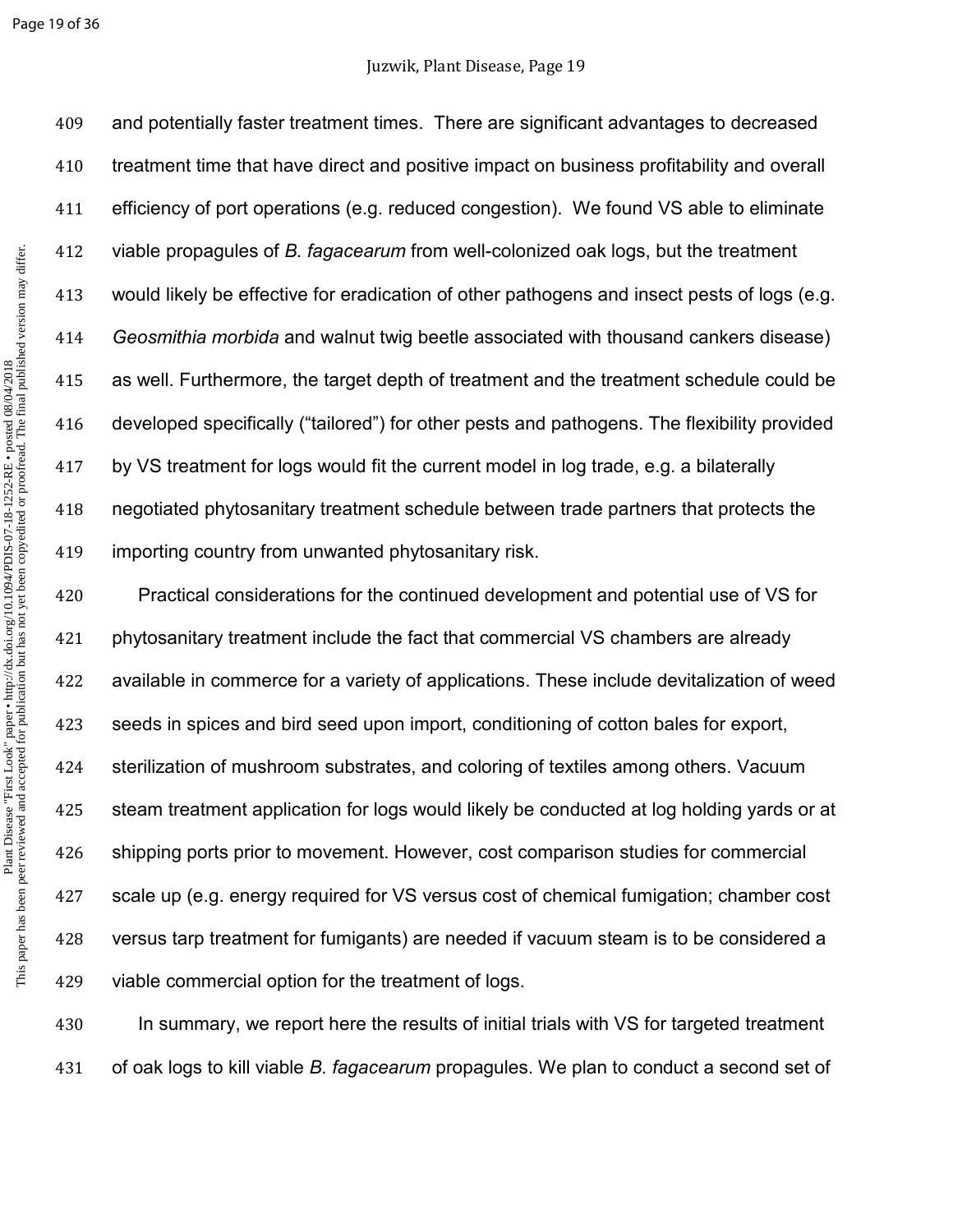VS trials with logs from diseased red oaks in central or southern USA where sapwood depth is greater (and thus, target treatment depth is likely greater than that used in this study). To further position VS treatment of logs as a viable commercial entity, future tests will also consider a number of key operational aspects. Evaluation of numerous logs at scale in a fixed, commercial chamber is needed, as are considerations regarding log grouping by diameter. Optimal chamber design to accommodate the logistics of loading, treatment, and unloading should be thoroughly discussed with developmental partners in the treatment business community to enable a successful transition from methyl bromide to VS treatment for logs.

## **Acknowledgements**

We thank J. Glaeser, J. Koch and S. Pfister for helpful comments on the manuscript; P. Castillo, M. Moore, D. Iverson, and M. McDermott-Kubeczko for technical assistance; S. Nelson for locating site with study trees and providing logging industry contacts; and the Shakopee Mdewakanton Sioux Community for providing space, utilities, staff help, and forklift use for conduct of the study. The Statistical Consulting Center at the University of Minnesota and, in particular, H. Nilakanta helped with the analysis of this study. This research was partially funded by the USFS FHP Washington Office.

## **LITERATURE CITED**

Agresti, A. 2002. Categorical Data Analysis. John Wiley & Sons, Inc. Hoboken, New Jersey.

Banik, M.T., Lindner, D.L., Juzwik, J., and Glaeser, J.A. 2013. Use of DNA sequencing to detect pathogenic, saprotrophic, and stain fungi in sapwood of declining red pine

This paper has been peer reviewed and accepted for publication but has not yet been copyedited or proofread. The final published version may differ.Plant Disease "First Look" paper • http://dx.doi.org/10.1094/PDIS-07-18-1252-RE • posted 08/04/2018<br>This paper has been peer reviewed and accepted for publication but has not yet been copyedited or proofread. The final pub Plant Disease "First Look" paper • http://dx.doi.org/10.1094/PDIS-07-18-1252-RE • posted 08/04/2018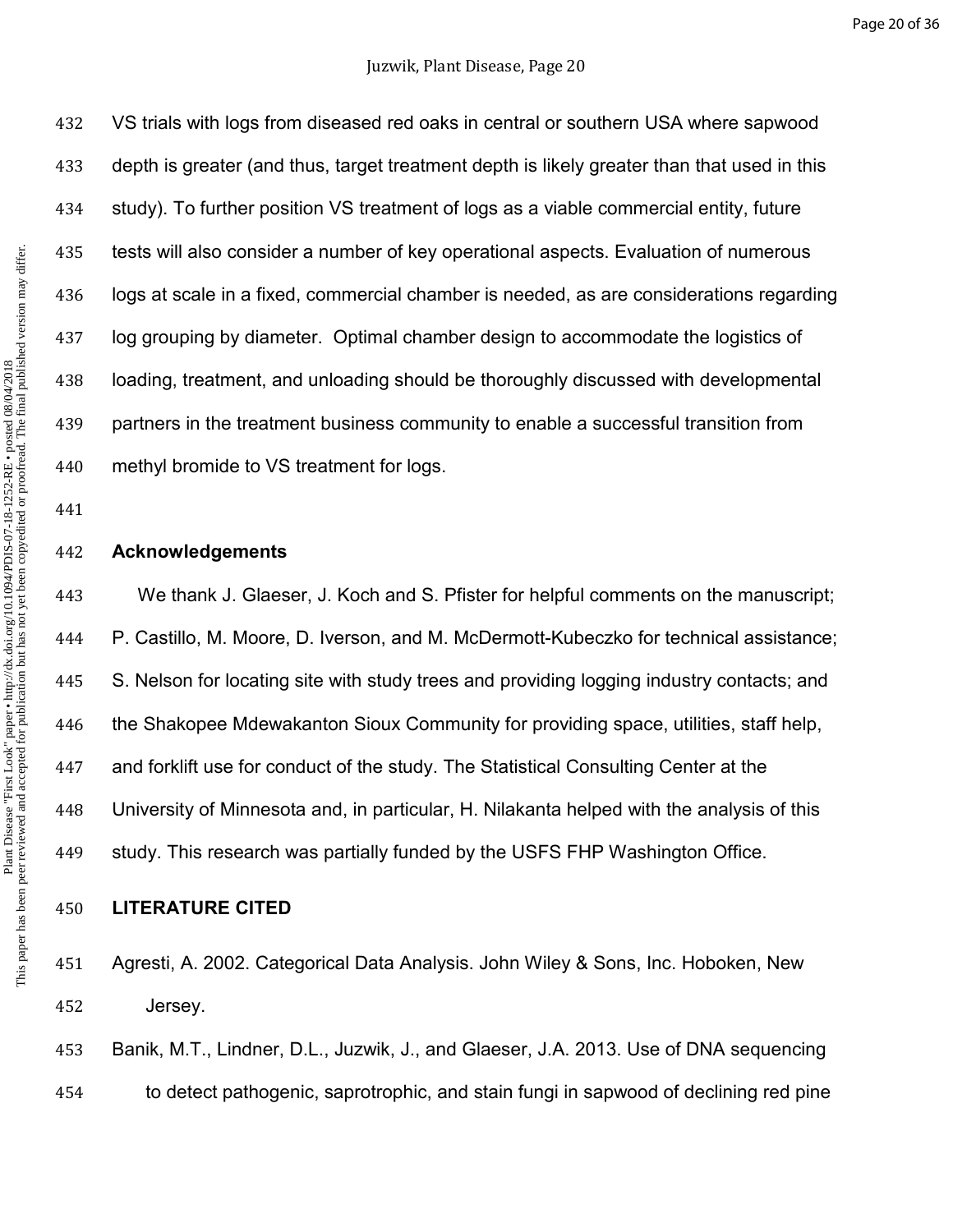Page 21 of 36

| 455 | (Pinus resinosa) in the Upper Midwest. Pages 101-110 in: Proc. 2012 Western               |
|-----|-------------------------------------------------------------------------------------------|
| 456 | International Forest Disease Work Conference. Browning, John; Palacios, Patsy,            |
| 457 | comps.                                                                                    |
| 458 | Barnett, H. L. 1953. Isolation and identification of the oak wilt fungus. W. V. Exp. Sta. |
| 459 | Bull. 359T. 15 pp.                                                                        |
| 460 | Chen, Z., White, M., and Mack, R. 2017a. Evaluating vacuum and steam process on           |
| 461 | hardwood veneer logs for export. Eur. J. Wood Prod. 75: 911-918.                          |
| 462 | Chen, Z., White, M., and Qiu, Z. 2017b. Investigation of vacuum and steam treatments      |
| 463 | to heat treat and sanitize firewood-grade ash logs and ash firewood. For. Prod. J.        |
| 464 | 67: 258-265.                                                                              |
| 465 | Jones, T. W. 1973. Killing the oak wilt fungus in logs. For. Prod. J. 23: 52-54.          |
| 466 | Juzwik, J., Yang, A., Myers, S., Furtado, M., and Taylor, A. 2017. Survival of            |
| 467 | Ceratocystis fagacearum following red oak log fumigation with sulfuryl fluoride.          |
| 468 | (Abstr.) Phytopathology 107:S5.45. https://doi.org/10.1094/PHYTO-107-12-S5.45             |
| 469 | Lawrence, R., Moltzan, B., and Moser, K. 2002 (rev. 2010). Oak decline and the future     |
| 470 | of Missouri's forests. Missouri Conservationist Magazine, July 2002. (accessed 23         |
| 471 | July 2018). https://mdc.mo.gov/conmag/2002/06-0/oak-decline-and-future-Missouri-          |
| 472 | s-forests                                                                                 |
| 473 | Lenth, R. V. 2016. Least-squares means: the R package Ismeans. J. Stat. Softw. 69:1-      |
| 474 | 33.                                                                                       |
| 475 | MacDonald, W. L., Schmidt, E. L., and Harner, E. J. 1985. Methyl bromide eradication      |
| 476 | of the oak wilt fungus from red and white oak logs. Forest Prod. J. 35: 11-16.            |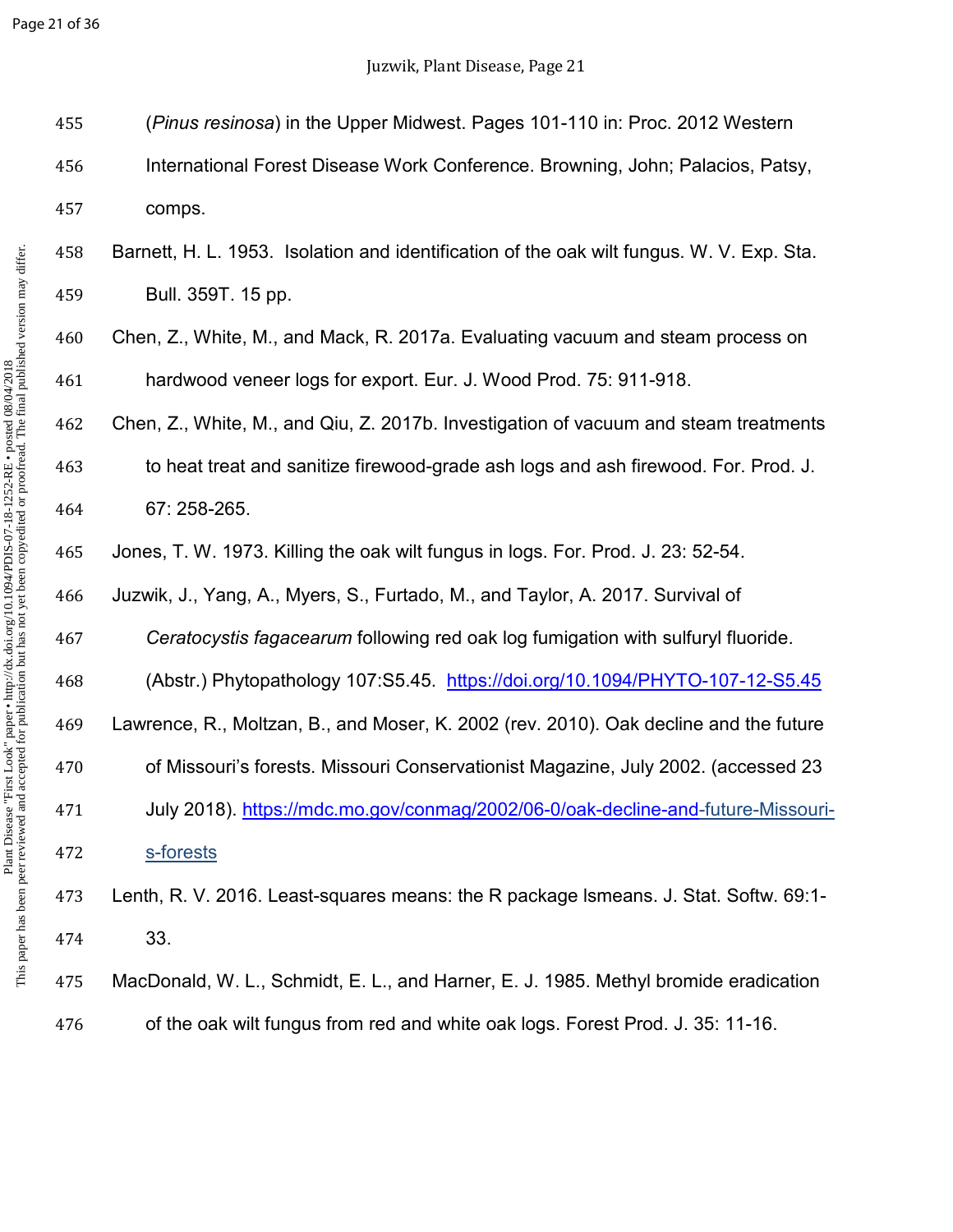Partridge, A. D. 1961. Fumigants kill the oak wilt fungus in wood. Forest Prod. J. 11: 12-

| 478 | 14.                                                                                       |
|-----|-------------------------------------------------------------------------------------------|
| 479 | Pizano, M. and Banks, J. 2009. Montreal protocol substances that deplete the ozone        |
| 480 | layer and methyl bromide in the forest industry – use and alternatives. UNEP QPS          |
| 481 | Taskforce, Technology and Assessment Panel. Retrieved 5 April 2018 from                   |
| 482 | http://www.uneptie.org/ozonaction/information/mmcfiles/7464-e-Mbr Pizano.pdf              |
| 483 | Scheffrahn, R. H., Su, N. Y., and Hsu, R. C. 1992. Diffusion of methyl bromide and        |
| 484 | sulfuryl fluoride through selected structural wood matrices during fumigation. Mater.     |
| 485 | Org. 27:147-155.                                                                          |
| 486 | Schmidt, E. L. 1983. Minimum temperatures for methyl bromide eradication of               |
| 487 | Ceratocystis fagacearum in red oak log pieces. Plant Dis. 67: 1388-1399.                  |
| 488 | Schmidt, E., Juzwik, J., and Schneider, B. 1997. Sulfuryl fluoride fumigation of red oak  |
| 489 | logs eradicates the oak wilt fungus. Eur. J. Wood Prod. 55: 315-318.                      |
| 490 | Simpson, W. T. 2001. Heating times for round and rectangular cross sections of wood in    |
| 491 | steam. Gen. Tech. Rep. FPL-GTR-130. Madison, WI: U.S. Department of                       |
| 492 | Agriculture, Forest Service, Forest Products Laboratory, 103 pp.                          |
| 493 | Tubajika, K. M. and Barak, A. V. 2006. Methyl iodide and sulfuryl fluoride as quarantine  |
| 494 | treatments for solid wood packing material. In: 2007 Annu. Int. Res. Conf. on Methyl      |
| 495 | Bromide Alternatives and Emissions Reductions, Jan. 2007, San Diego, CA.                  |
| 496 | Tubajika, K. M. and Barak, A. V. 2011. Fungitoxicity of methyl iodide, sulfuryl fluoride, |
| 497 | and methyl bromide to Ceratocystis fagacearum in red oak, maple, poplar, birch,           |
| 498 | and pine wood. Am. J. Plant Sci. 2: 268-275.                                              |
|     |                                                                                           |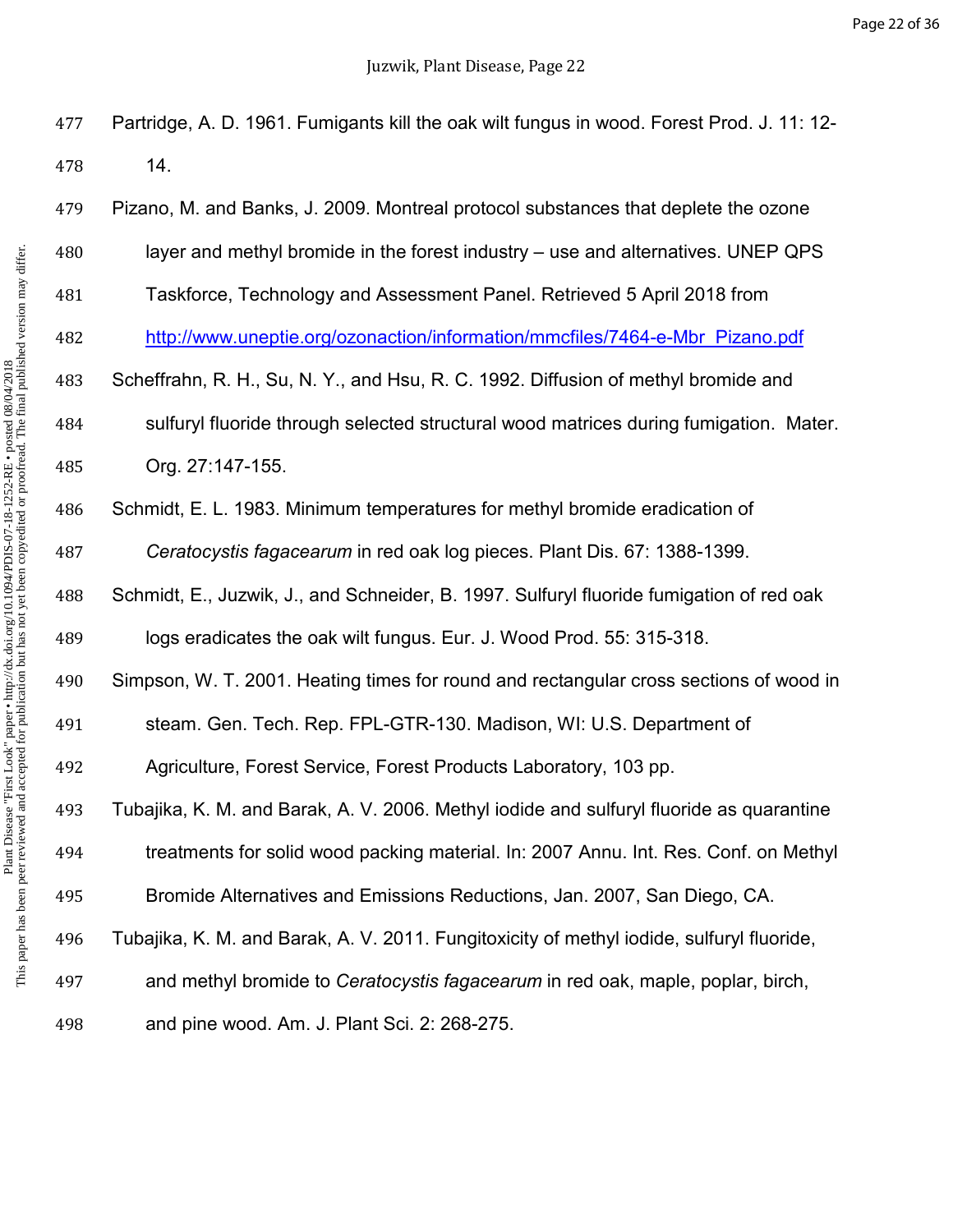| 499 | UNEP DTIE Energy and OzonAction Branch. 2002. The Montreal protocol control             |
|-----|-----------------------------------------------------------------------------------------|
| 500 | schedule and its evolution. Information paper. DTIE OzonAction Programme,               |
| 501 | OzonAction Information Clearinghouse. Accessed 5 April 2018 from                        |
| 502 | http://www.unep.fr/ozonaction/information/mmcfiles/3326-e.pdf                           |
| 503 | USDA Animal and Plant Health Inspection Service (APHIS). 2016. Chemical                 |
| 504 | Treatments: fumigants: methyl bromide. 2 TM. In: Treatment Manual. USDA APHIS           |
| 505 | PPQ. Accdssed 5 April 2018 from                                                         |
| 506 | http://www.aphis.usda.gov/import_export/plants/manuals/ports/downloads/treatment        |
| 507 | .pdf                                                                                    |
| 508 | Uzunovic, A., Mukherjee, A., Elder, P., and Myers, S. W. 2017. Rapid screening of       |
| 509 | sulfuryl fluoride as a potential phytosanitary treatment for a broad selection of fungi |
|     |                                                                                         |
| 510 | relevant to forestry. For. Prod. J. 67:4-12.                                            |
| 511 | Wargo, P.M. and Harrington, T.C. 1991. Chapter 7 – Host stress and susceptibility.      |
| 512 | Pages 88-100 in Armillaria Root Disease. C.G. Shaw III and G.A. Kile, eds. Agric.       |
| 513 | Handbook No. 691. U.S. Dept. of Agric. For. Serv., Washington, DC.                      |
| 514 | White, M.S., Chen, Z., and Mack, R. G. 2017. The effect of non-chemical phytosanitary   |
| 515 | treatment on the packaging integrity of unitized products to prevent the international  |
| 516 | spread of invasive plant and animal species. In: 2017 Proc. of ISTA TransPack           |
| 517 | Forum, Orlando, Florida.                                                                |
| 518 | Woodward, R. P. and Schmidt, E. L. 1995. Fungitoxicity of sulfuryl fluoride to          |
| 519 | Ceratocystis fagacearum in vitro and in wilted red oak log sections. Plant Dis. 79:     |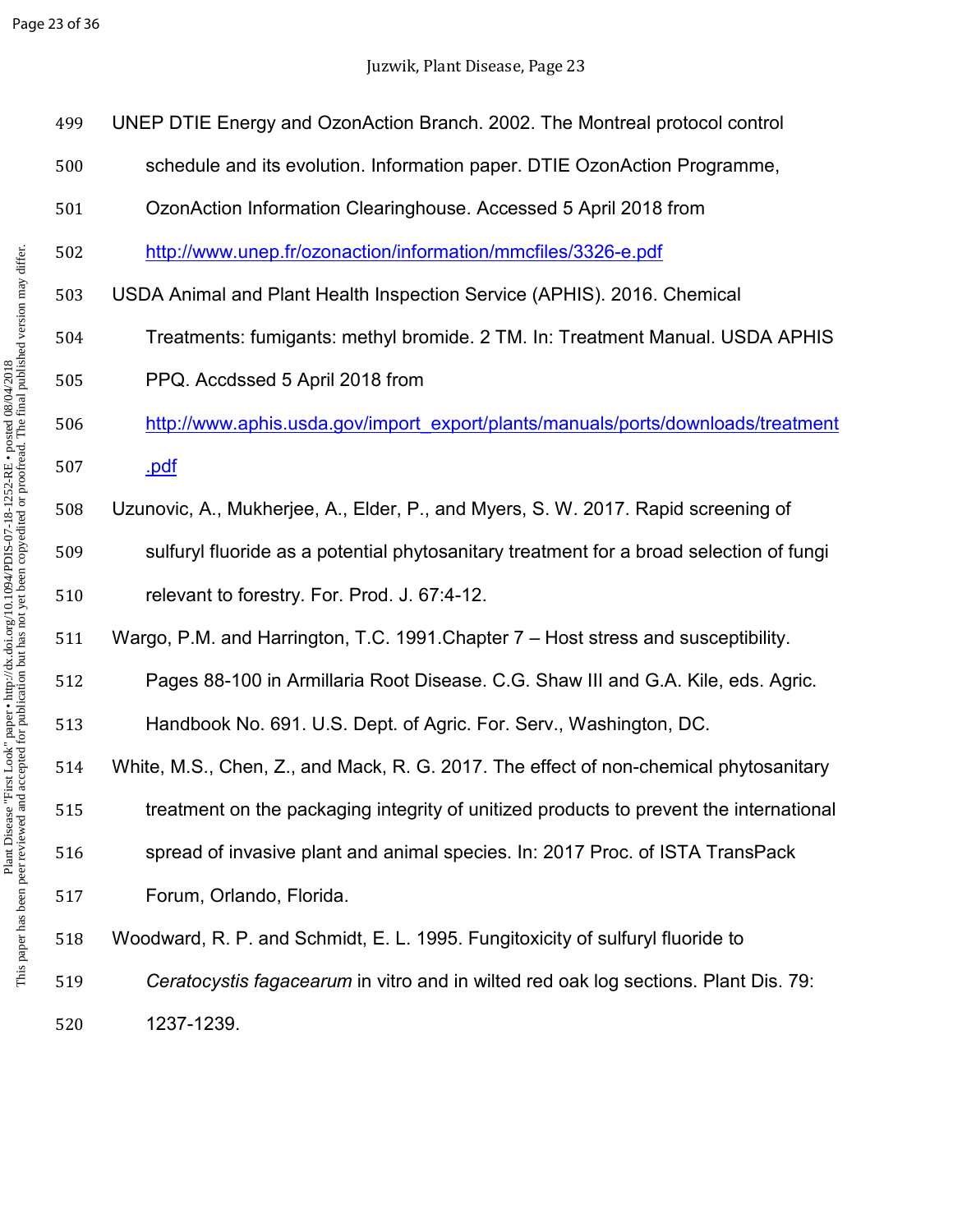| 521 | Yang, A. and Juzwik, J. 2017. Use of nested and real-time PCR for the detection of     |
|-----|----------------------------------------------------------------------------------------|
| 522 | Ceratocystis fagacearum in the sapwood of diseased oak species in Minnesota.           |
| 523 | Plant Dis. 101:480-486.                                                                |
| 524 | Yang, A., Juzwik, J., White, M., Chen, Z., Shugrue, S., and Mack, R. 2017. Vacuum      |
| 525 | steam treatment as a promising alternative to methyl bromide for killing Ceratocystis  |
| 526 | fagacearum in Quercus rubra logs for global export. (Abstr.) Phytopathology            |
| 527 | 107:S5.47. https://doi.org/10.1094/PHYTO-107-12-55.47                                  |
| 528 | Yang, A., Seabright, K., Juzwik, J., Myers, S.W., and Taylor, A. 201X. Survival of the |
| 529 | oak wilt fungus in logs fumigated with sulfuryl fluoride and methyl bromide. For.      |

Prod. J. XX: 000-000. (submitted)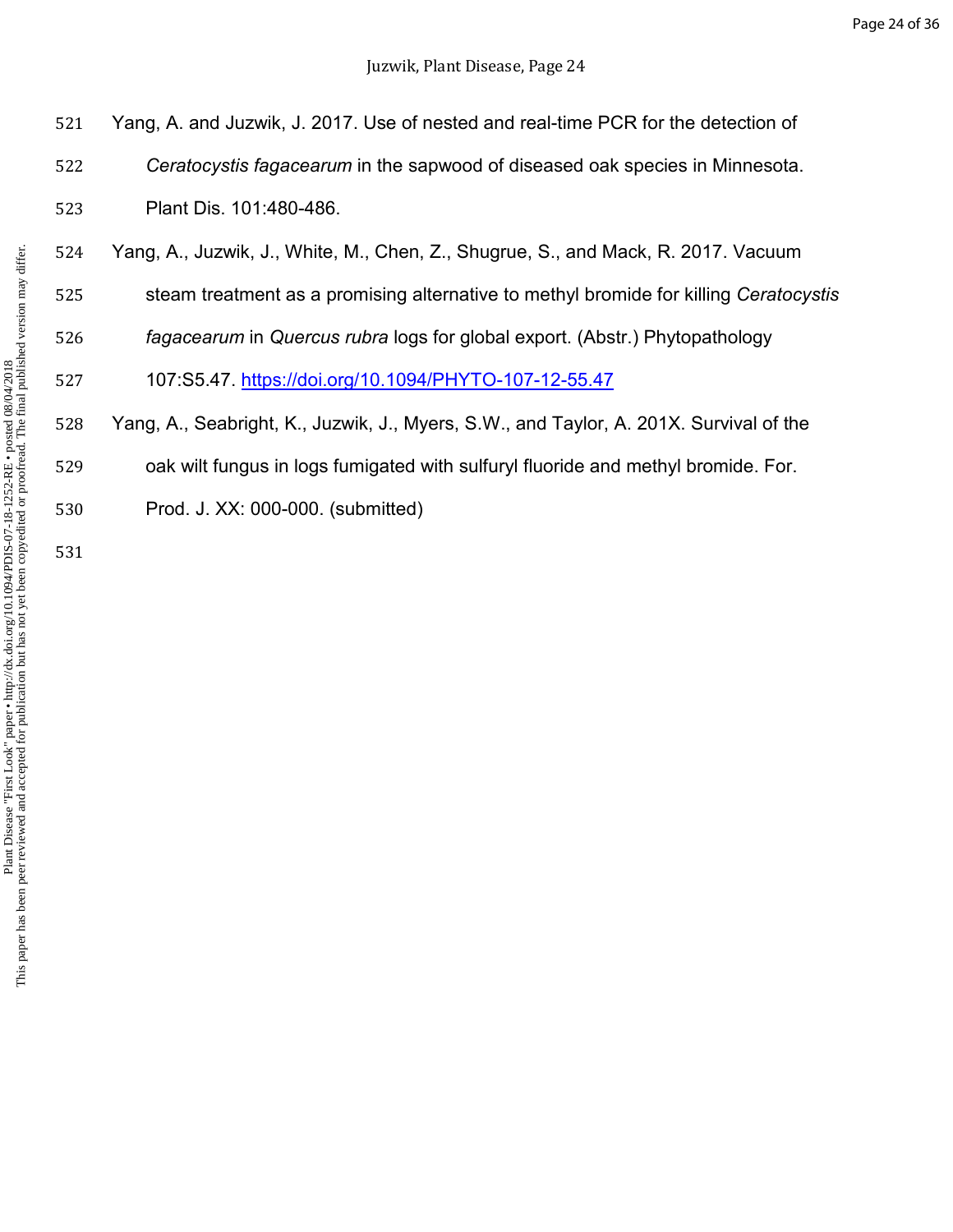## Page 25 of 36

- 532 **Supplemental Table 1.** Characteristics of logs from *Quercus rubra* trees that were naturally
- 533 infected or four artificially inoculated with *Bretziella fagacearum* prior to vacuum steam
- 534 treatment.

|                         | Log characteristics |             |             |                                                |                                         |  |  |  |
|-------------------------|---------------------|-------------|-------------|------------------------------------------------|-----------------------------------------|--|--|--|
| Test <sup>a</sup>       | Log no.             | Weight (kg) | Length (cm) | <b>Small end</b><br>diameter <sup>b</sup> (cm) | Large end<br>diameter <sup>b</sup> (cm) |  |  |  |
|                         | 11                  | 347.1       | 175.3       | 44.5                                           | 57.2                                    |  |  |  |
| 1                       | 81                  | 350.8       | 175.3       | 49.5                                           | 53.3                                    |  |  |  |
|                         | 31                  | 334.6       | 175.3       | 47.0                                           | 53.3                                    |  |  |  |
|                         | 82                  | 292.6       | 175.3       | 45.7                                           | 48.5                                    |  |  |  |
| $\overline{2}$          | 12                  | 218.9       | 175.3       | 39.4                                           | 41.9                                    |  |  |  |
|                         | 32                  | 265.7       | 177.8       | 43.2                                           | 45.7                                    |  |  |  |
|                         | 51                  | 203.6       | 170.2       | 36.8                                           | 42.5                                    |  |  |  |
| 3                       | 71                  | 244.5       | 177.8       | 39.4                                           | 45.7                                    |  |  |  |
|                         | 61                  | 200.8       | 182.9       | 36.8                                           | 39.4                                    |  |  |  |
|                         | 72                  | 171.0       | 172.7       | 35.6                                           | 36.8                                    |  |  |  |
| $\overline{\mathbf{4}}$ | 62                  | 154.1       | 170.2       | 33.7                                           | 35.6                                    |  |  |  |
|                         | 52                  | 176.7       | 175.3       | 35.6                                           | 37.5                                    |  |  |  |
|                         | 54                  | 146.5       | 177.8       | 32.4                                           | 33.7                                    |  |  |  |
| 5                       | 64                  | 86.1        | 180.3       | 23.5                                           | 26.7                                    |  |  |  |
|                         | 74                  | 86.1        | 180.3       | 23.5                                           | 26.7                                    |  |  |  |
|                         | 91                  | 255.1       | 175.3       | 41.3                                           | 46.4                                    |  |  |  |
| $\,6$                   | 60                  | 262.6       | 182.9       | 40.6                                           | 46.4                                    |  |  |  |
|                         | 41                  | 231.5       | 177.8       | 36.8                                           | 45.7                                    |  |  |  |
|                         | 21                  | 310.4       | 175.3       | 44.5                                           | 52.1                                    |  |  |  |
| $\overline{7}$          | 101                 | 408.5       | 175.3       | 49.5                                           | 61.0                                    |  |  |  |
|                         | 13                  | 230.4       | 190.5       | 39.4                                           | 40.6                                    |  |  |  |
|                         | 22                  | 253.1       | 190.5       | 40.6                                           | 43.2                                    |  |  |  |
| $\bf 8$                 | 14                  | 205.5       | 190.5       | 37.5                                           | 38.1                                    |  |  |  |
|                         | 102                 | 234.1       | 179.1       | 41.3                                           | 41.9                                    |  |  |  |
|                         | 63                  | 153.6       | 182.9       | 33.0                                           | 33.7                                    |  |  |  |
| $\boldsymbol{9}$        | 104                 | 168.0       | 172.7       | 35.6                                           | 36.2                                    |  |  |  |
|                         | 34                  | 228.9       | 180.3       | 39.4                                           | 42.5                                    |  |  |  |
|                         | 33                  | 296.6       | 193.0       | 44.5                                           | 45.7                                    |  |  |  |
| 10                      | 103                 | 213.3       | 175.3       | 36.8                                           | 43.2                                    |  |  |  |
|                         | 23                  | 240.4       | 186.7       | 40.6                                           | 41.9                                    |  |  |  |

535

<sup>a</sup>536 Two logs per test were obtained from *Quercus rubra* naturally infected with *B. fagacearum* and

537 one log obtained from *Q. rubra* artificially inoculated with *B. fagacearum*.

538 b Small and large end diameters measured inside of the bark.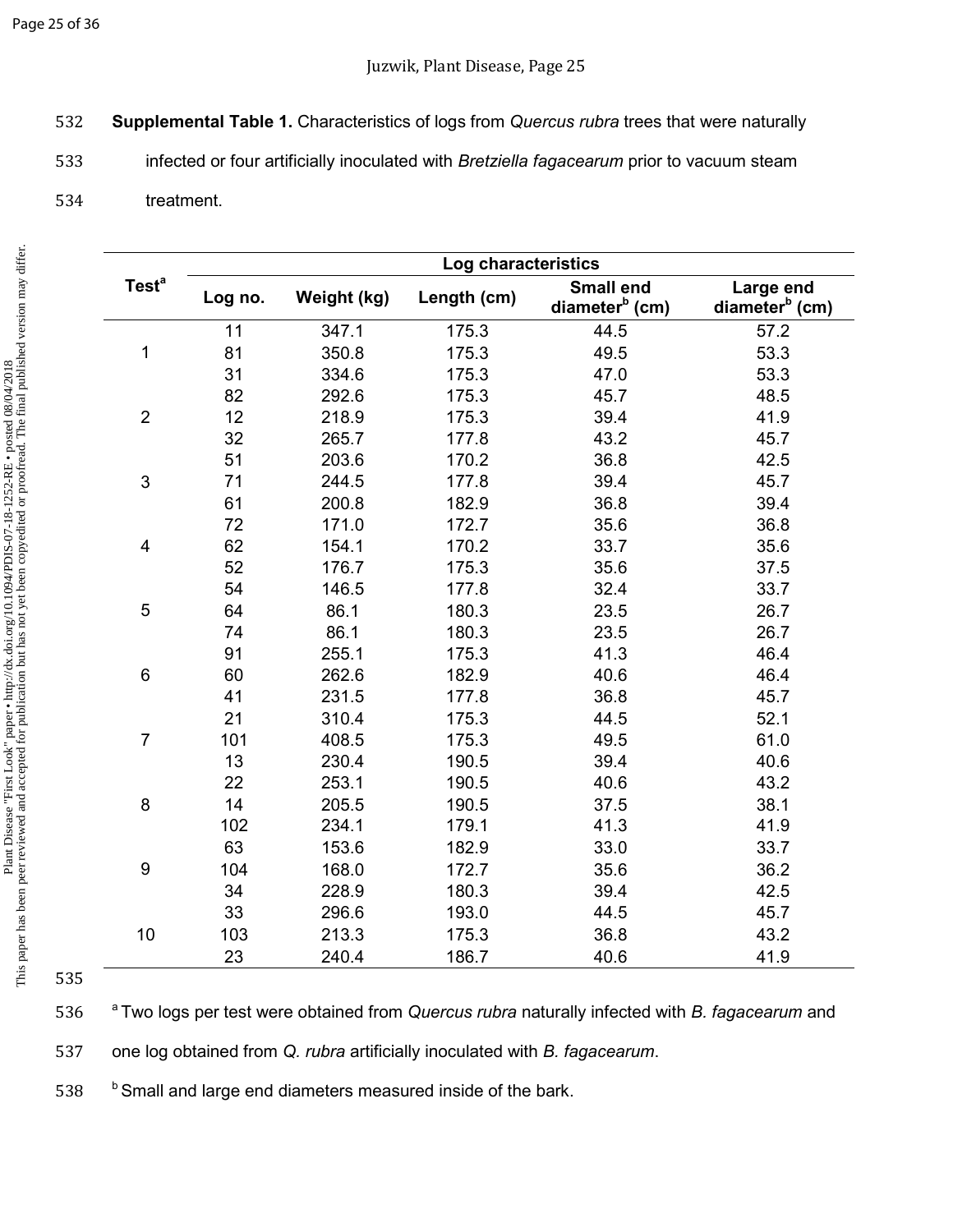- 539 **Table 1.** Number of locations yielding *Bretziella fagacearum* in culture or via nested PCR from
- 540 the outer and inner sapwood of logs taken from naturally infected and artificially inoculated

541 *Quercus rubra* trees prior to vacuum steam treatment.

542

| <b>Tree</b>       | No. of<br><b>Tree</b> |                | <b>Isolation</b> <sup>a</sup> |      |                | Nested PCR <sup>a</sup> |       |      |                |      |
|-------------------|-----------------------|----------------|-------------------------------|------|----------------|-------------------------|-------|------|----------------|------|
| infection<br>type | no.                   | logs           | <b>Outer</b>                  |      | <b>Inner</b>   |                         | Outer |      | <b>Inner</b>   |      |
|                   |                       |                | (No.)                         | (% ) | (No.)          | $(\% )$                 | (No.) | (%)  | (No.)          | (% ) |
| Natural           | $\mathbf{1}$          | 4              | 23                            | 35.9 | 9              | 14.1                    | 27    | 42.2 | 15             | 23.4 |
|                   | $\overline{2}$        | 3              | 8                             | 16.7 | 6              | 12.5                    | 7     | 14.6 | $\overline{2}$ | 4.2  |
|                   | 3                     | 4              | 6                             | 9.4  | 10             | 15.6                    | 24    | 37.5 | 12             | 18.8 |
|                   | 4                     | 4              | $\overline{4}$                | 25.0 | 1              | 6.3                     | 1     | 6.3  | 0              | 0.0  |
|                   | 5                     | 4              | 11                            | 17.2 | 3              | 4.7                     | 3     | 4.7  | 1              | 1.6  |
|                   | 6                     | 5              | 26                            | 32.5 | 11             | 13.8                    | 5     | 6.3  | 3              | 3.8  |
| Artificial        | 7                     | 3              | 27                            | 56.3 | 20             | 41.7                    | 24    | 50.0 | 5              | 10.4 |
|                   | 8                     | $\overline{2}$ | 17                            | 53.1 | 10             | 31.3                    | 10    | 31.3 | 3              | 9.4  |
|                   | 9                     | 4              | 3                             | 18.8 | $\overline{2}$ | 12.5                    | 3     | 18.8 | 0              | 0.0  |
|                   | 10                    | 4              | 26                            | 40.6 | 15             | 23.4                    | 15    | 23.4 | 3              | 4.7  |

543 <sup>a</sup> Two disks taken per log and eight locations per disk were used for isolation (four wood

544 chips/location) and nested PCR (composited shavings from four to five drill penetrations) assays

545 per disk at each sapwood depth (n=16).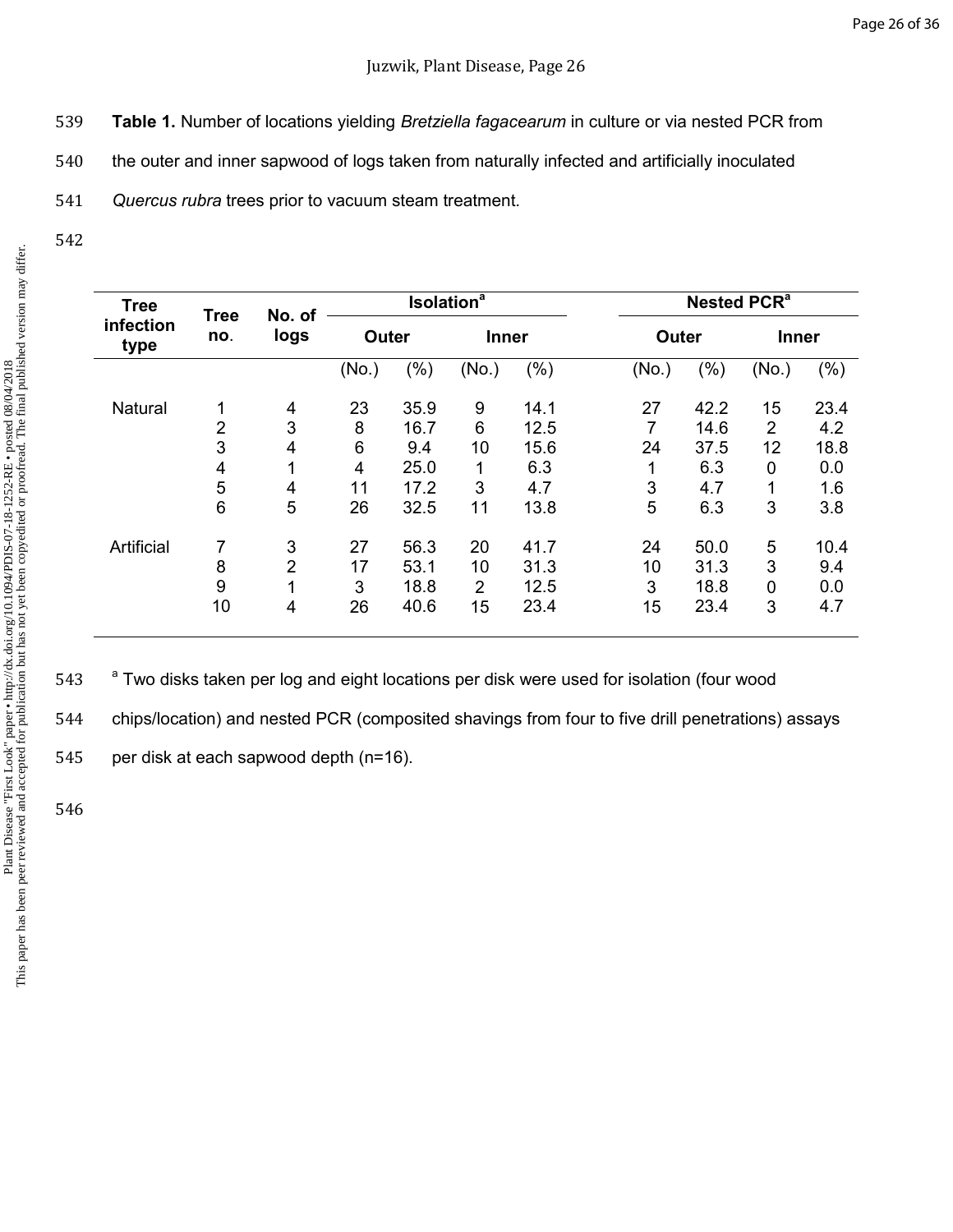**Table 2.** Coefficients of the generalized linear mixed effects model fitted to the *Bretziella fagacearum* isolation data for locations of disks sampled prior to vacuum steam treatment. Disks were from logs obtained from wilted *Quercus rubra* trees, six naturally infected and four artificially inoculated with *B. fagacearum*. Artificially inoculated and inner sapwood are the reference levels.

| <b>Variable</b>                      | <b>Coefficient</b><br>estimate | <b>SE</b> | P - value |
|--------------------------------------|--------------------------------|-----------|-----------|
| Intercept                            | $-1.2587$                      | 0.1884    | < 0.0001  |
| Natural infection                    | $-0.8479$                      | 0.2581    | 0.001     |
| Outer sapwood                        | 0.4478                         | 0.2191    | 0.041     |
| Natural infection<br>x outer sapwood | 0.2155                         | 0.3038    | 0.4781    |

 552 553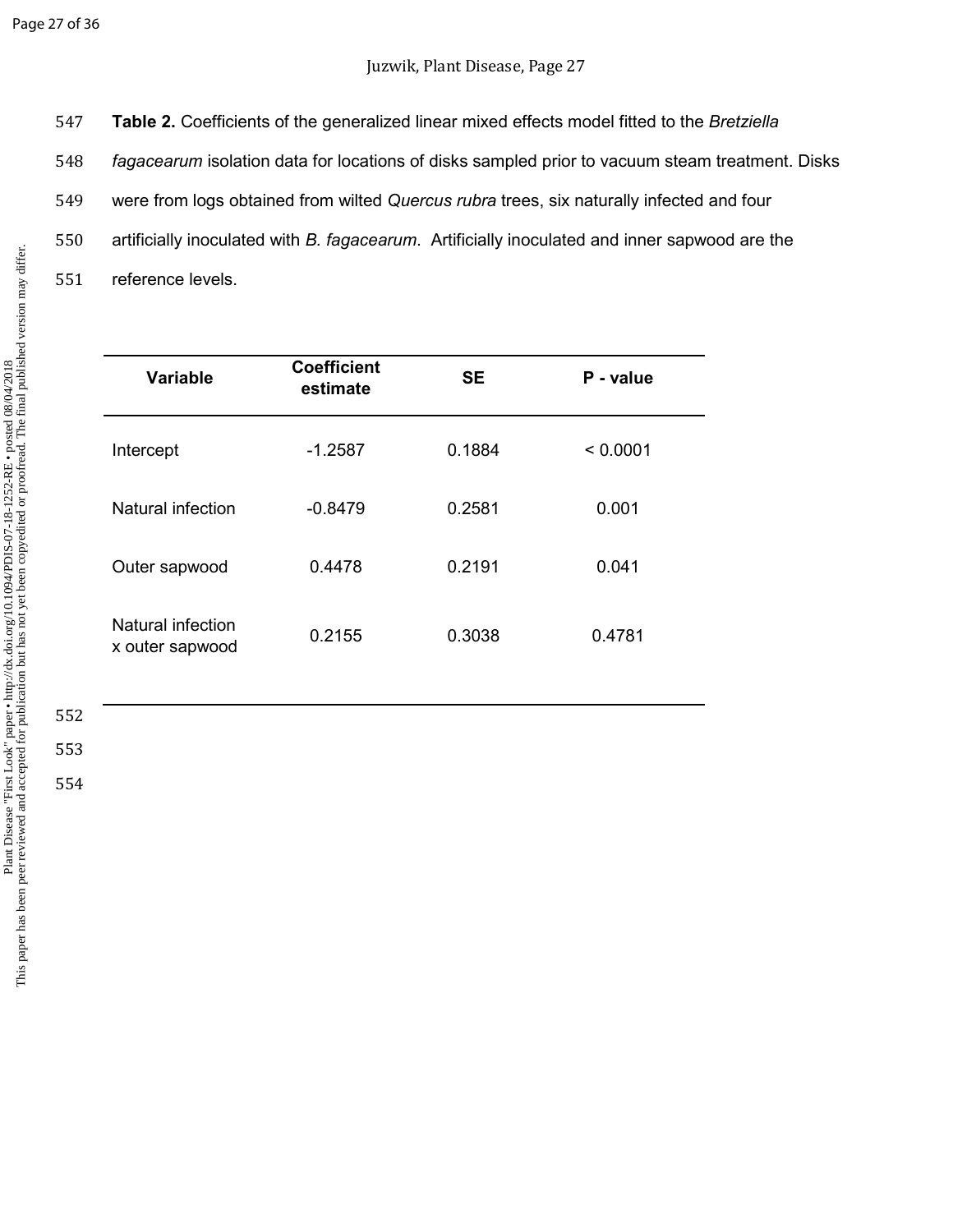- 555 **Table 3.** Estimated probabilities of *B. fagacearum* detection by isolation based on logistic
- 556 regression of the interactions of infection type (naturally infected or artificially inoculated) and
- 557 sapwood location (outer sapwood or inner sapwood).

| <b>Tree infection</b> | Sapwood<br><b>location</b> |                                 | <b>Probability</b>           |  |  |  |
|-----------------------|----------------------------|---------------------------------|------------------------------|--|--|--|
| type                  |                            | Estimated $\pm$ SE <sup>a</sup> | Actual $\pm$ SE <sup>b</sup> |  |  |  |
| Natural               | Outer                      | $0.1910 + 0.0224$               | $0.2437 + 0.0240$            |  |  |  |
| Natural               | Inner                      | $0.1085 + 0.0175$               | $0.1250 + 0.0184$            |  |  |  |
| Artificial            | Outer                      | $0.3077 + 0.0353$               | $0.4563 + 0.0393$            |  |  |  |
| Artificial            | Inner                      | $0.2212 + 0.0324$               | $0.2938 + 0.0360$            |  |  |  |

558 <sup>a</sup> Estimated probability based on logit transformation from model estimates.

<sup>b</sup>559 Actual probability based on calculated proportions from samples used in this study.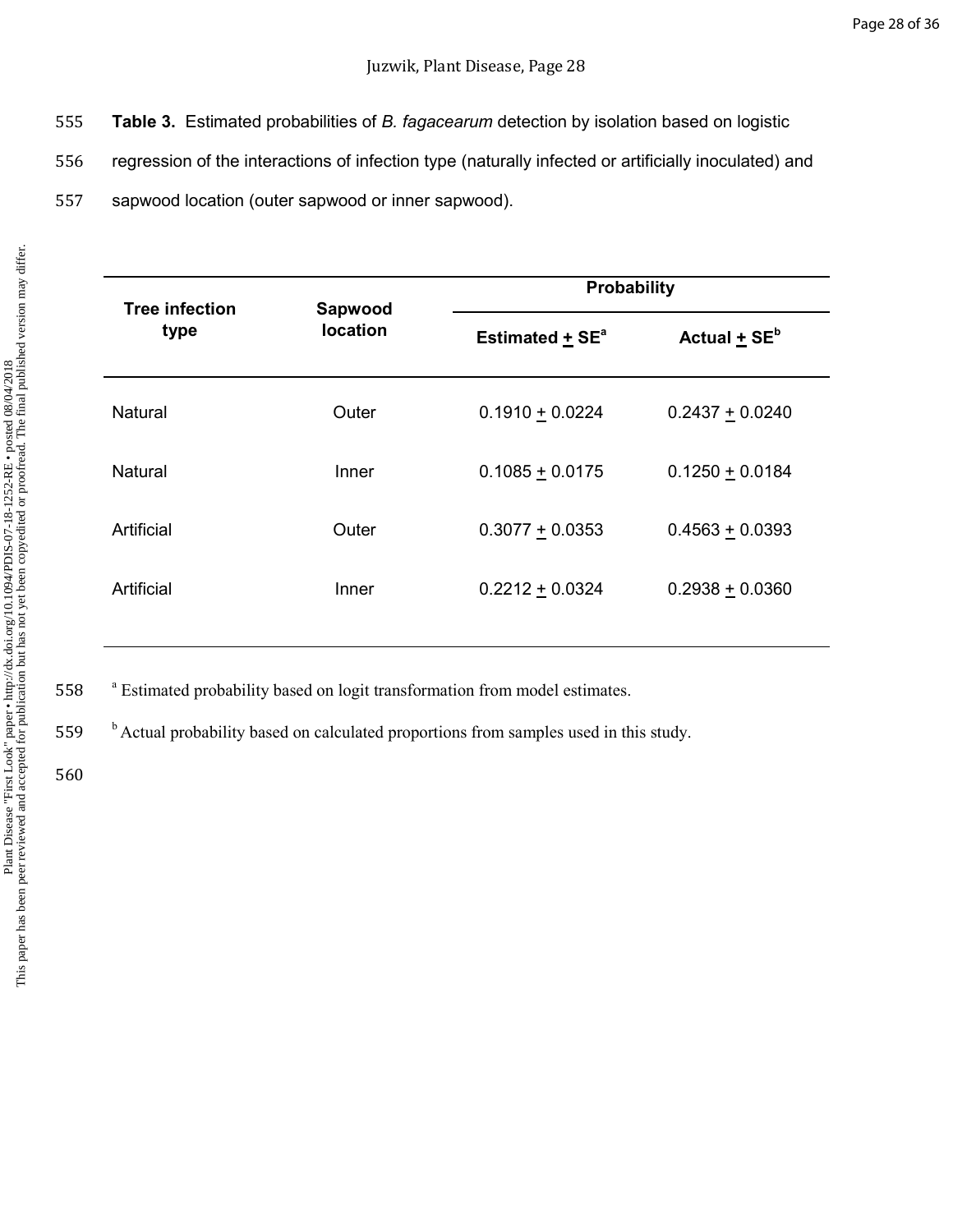**Table 4.** Coefficients of the generalized linear mixed effects model fitted to the *Bretziella fagacearum* nested PCR detection data for locations of disks sampled prior to vacuum steam treatment from logs obtained from wilted *Quercus rubra* trees, six naturally infected and four artificially inoculated with *B. fagacearum*. Artificially inoculated and inner sapwood are the reference levels.

| <b>Variable</b>                      | <b>Coefficient</b><br>estimate | <b>SE</b> | P - value |
|--------------------------------------|--------------------------------|-----------|-----------|
| Intercept                            | $-2.8492$                      | 0.4578    | < 0.0001  |
| Natural infection                    | 0.2204                         | 0.5644    | 0.6961    |
| Outer sapwood                        | 1.5814                         | 0.3514    | < 0.0001  |
| Natural infection<br>x outer sapwood | 0.2155                         | 0.3038    | 0.4781    |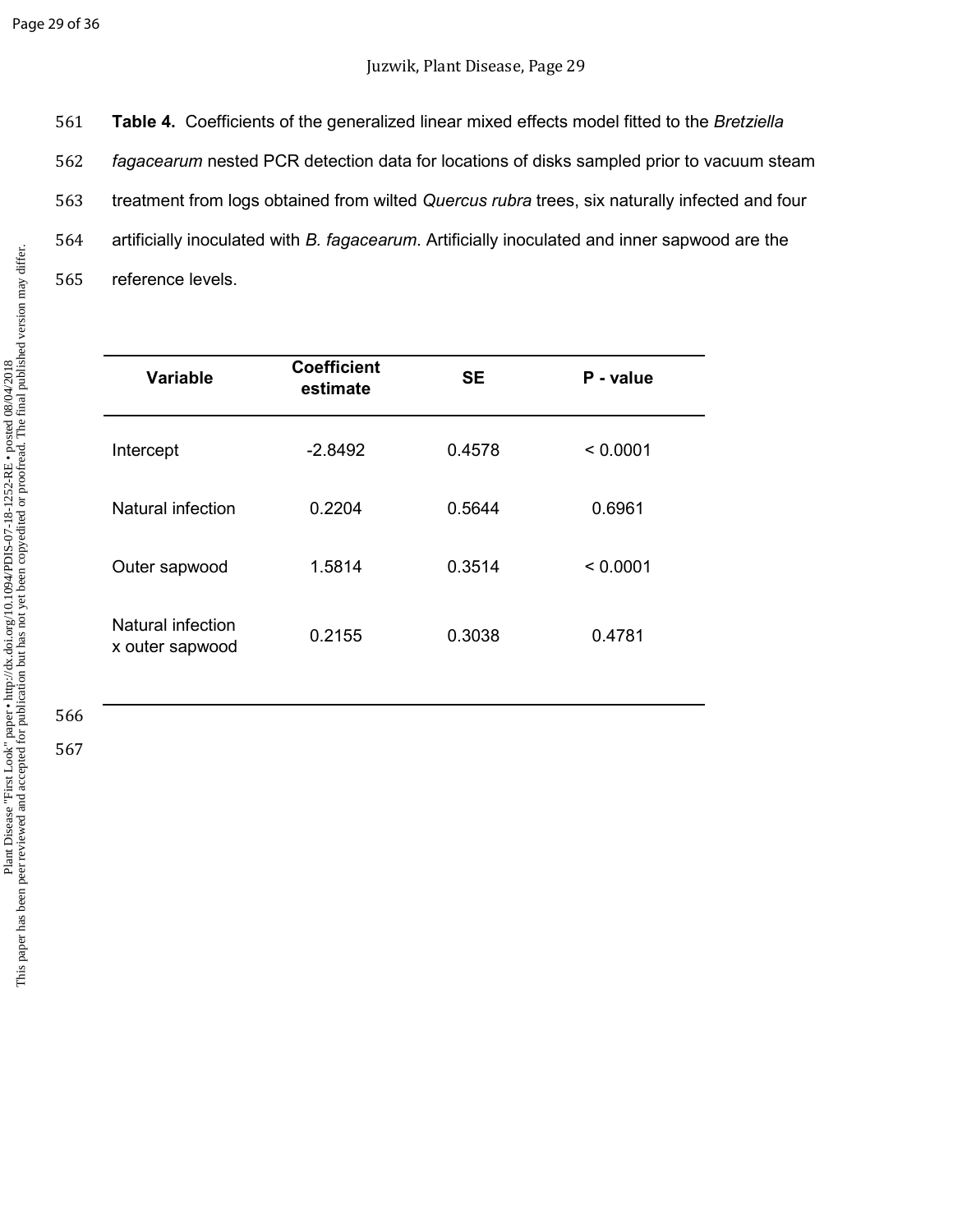- 568 **Table 5.** Predicted probabilities of *B. fagacearum* detection by nested PCR based on logistic
- 569 regression of the interactions of infection type (naturally infected or artificially inoculated) and
- 570 sapwood depth (outer sapwood or inner sapwood).

| <b>Tree infection</b> | Sapwood         |                               | Probability       |  |  |  |
|-----------------------|-----------------|-------------------------------|-------------------|--|--|--|
| type                  | <b>location</b> | Estimated $+$ SE <sup>a</sup> | Actual + $SEb$    |  |  |  |
| Natural               | Outer           | $0.1276 + 0.0348$             | $0.2125 + 0.0229$ |  |  |  |
| Natural               | Inner           | $0.0673 + 0.0212$             | $0.1063 + 0.0172$ |  |  |  |
| Artificial            | Outer           | $0.2196 \pm 0.0635$           | $0.3250 + 0.0370$ |  |  |  |
| Artificial            | Inner           | $0.0547 + 0.0236$             | $0.0688 + 0.0366$ |  |  |  |
|                       |                 |                               |                   |  |  |  |

571

572 <sup>a</sup> Estimated probability based on logit transformation from model estimates.

573 b Actual probability based on calculated proportions from samples used in this study.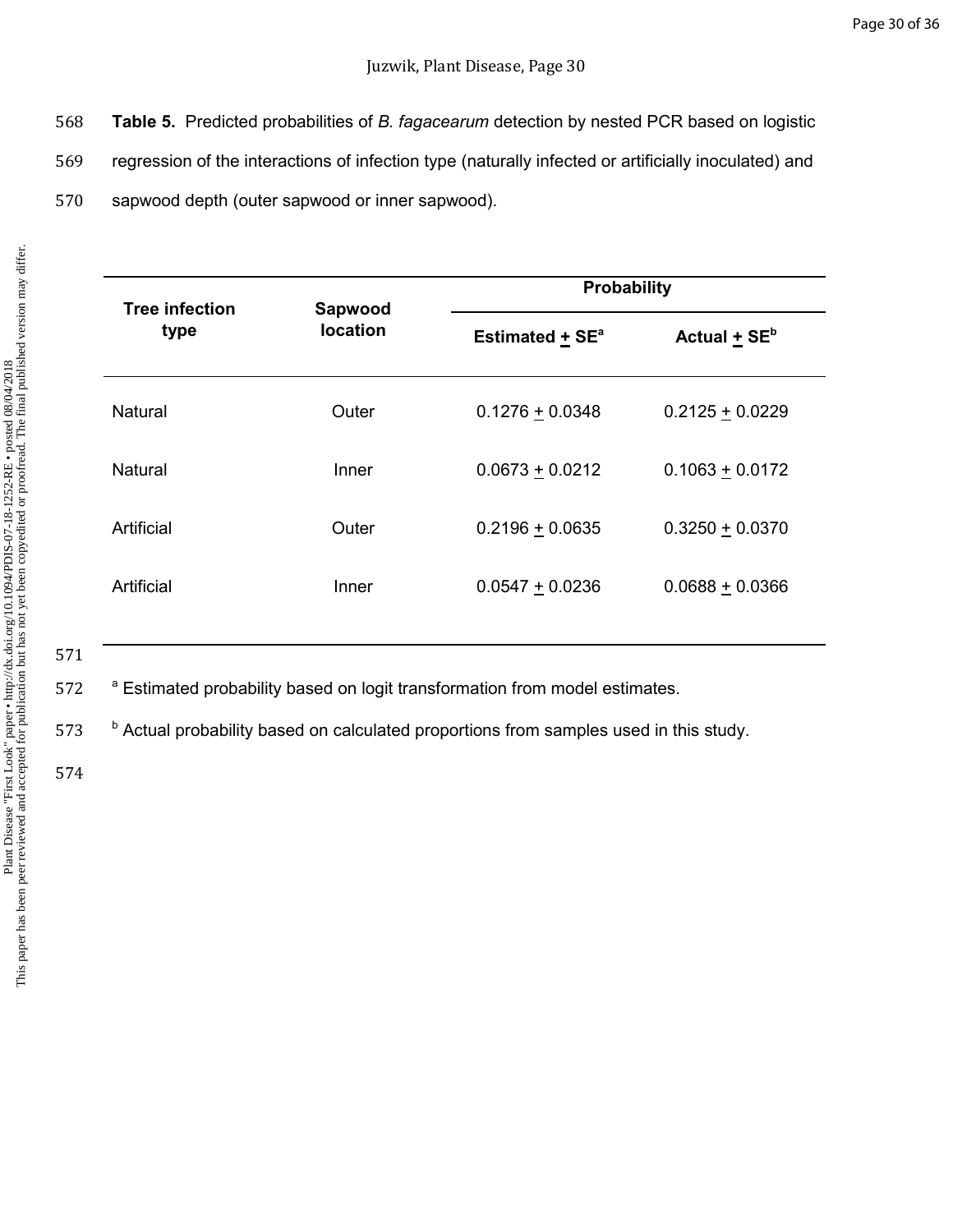575 **Table 6.** Total vacuum steam treatment time for either 56°C for 30 min or 60°C for 60 min to 5.0 576 cm depth in sapwood of *Quercus rubra* logs. Initial 200 mmHg pressure and saturated steam at

577 90°C.

| <b>Treatment</b><br>regime <sup>a</sup> | Test <sup>b</sup>       | Average<br>initial log | <b>Total cycle</b><br>time (min) | <b>Heating rate</b><br>$(min$ <sup>o</sup> C) | <b>Energy use</b><br>(kwh) | <b>Energy use</b><br>(kwh/kg) |
|-----------------------------------------|-------------------------|------------------------|----------------------------------|-----------------------------------------------|----------------------------|-------------------------------|
|                                         |                         | temp. $(^{\circ}C)$    |                                  |                                               |                            |                               |
| 56°C/                                   | 1                       | 23.0                   | 547                              | 16.6                                          | $n/a^c$                    | n/a                           |
| 30 min                                  | $\overline{\mathbf{4}}$ | 20.5                   | 326                              | 9.2                                           | 26.54                      | 0.053                         |
|                                         | 5                       | 20.5                   | 354                              | 10.0                                          | 21.01                      | 0.066                         |
|                                         | 8                       | 14.0                   | 437                              | 10.4                                          | 29.33                      | 0.042                         |
|                                         | 9                       | 15.0                   | 402                              | 9.8                                           | 24.81                      | 0.045                         |
| $60^{\circ}$ C/                         | $\overline{2}$          | 23.5                   | 617                              | 16.9                                          | 37.23                      | 0.048                         |
| 60 min                                  | 3                       | 19.0                   | 478                              | 11.7                                          | 34.25                      | 0.053                         |
|                                         | $6\phantom{1}6$         | 17.5                   | 498                              | 11.7                                          | 36.51                      | 0.049                         |
|                                         | $\overline{7}$          | 19.0                   | 493                              | 12.0                                          | 38.11                      | 0.040                         |
|                                         | 10                      | 16.5                   | 509                              | 11.7                                          | 37.52                      | 0.050                         |
|                                         |                         |                        |                                  |                                               |                            |                               |

578

579 <sup>a</sup> When temperature at target depth (5 cm into sapwood) reached 56°C for all 3 logs per test, treatment was continued for 30 min (at 200 mHg) for 56°C for 30 min treatment. Similarly, when temperature reached 60°C for all three logs per test, treatment was continued for 60 min for 60°C for 60 min treatment.

<sup>b</sup>583 Two logs per test were obtained from *Q. rubra* naturally infected with *B. fagacearum* and one 584 log obtained from *Q. rubra* artificially inoculated with *B. fagacearum*.

585 <sup>c</sup> Energy use data collector was not until after test 1 of treatment.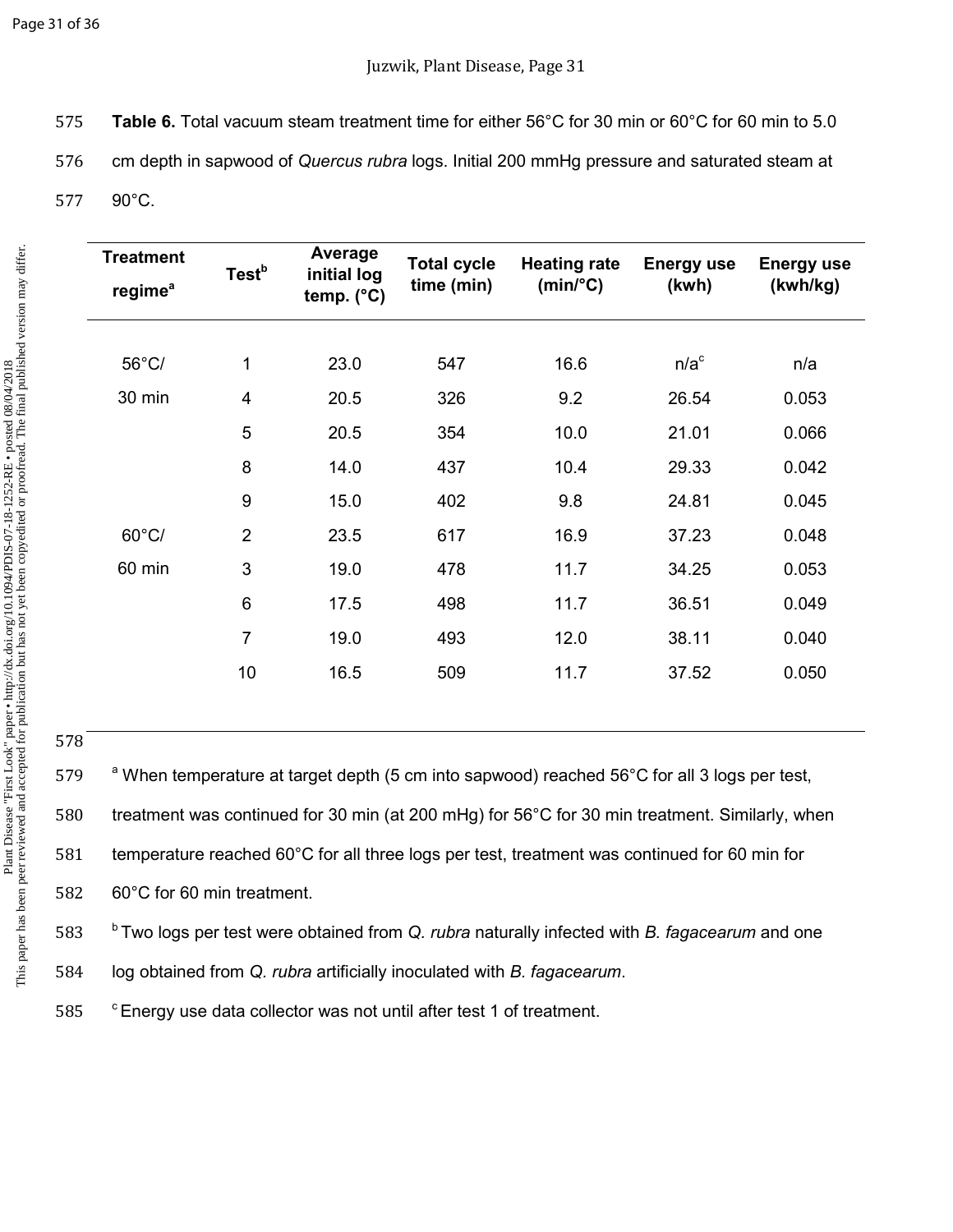**Figure 1.** Proportion of subsamples yielding *Bretziella fagacearum* per disk from

naturally infected *Quercus rubra* trees based on total number of subsamples assayed

using (A) laboratory isolation techniques and (B) nested PCR prior to vacuum steam

treatment.

**FIGURE CAPTIONS** 

**Figure 2.** Proportion of subsamples yielding *Bretziella fagacearum* per disk from

artificially inoculated *Quercus rubra* trees based on total number of subsamples

assayed using (A) laboratory isolation techniques and (B) nested PCR prior to vacuum steam treatment.

**Figure 3.** Temperature<sup>a</sup> profiles of (A) 56°C for 30 min treatment of *Quercus rubra* log 31 and (B) 60ºC for 60 min treatment of *Quercus rubra* log 21 at an initial vacuum of 100 mmHg. Temperature profiles based on the average temperature for every 5 min duration during vacuum steam treatment.

**Supplemental Figure 1.** Schematic diagram illustrating the placement and depth of Omega K type thermocouple wire probes along the length (L) of logs from *Quercus rubra* trees that were naturally infected or artificially inoculated with *Bretziella fagacearum*. Point locations were used to map temperature profiles during vacuum steam treatment.

- 
-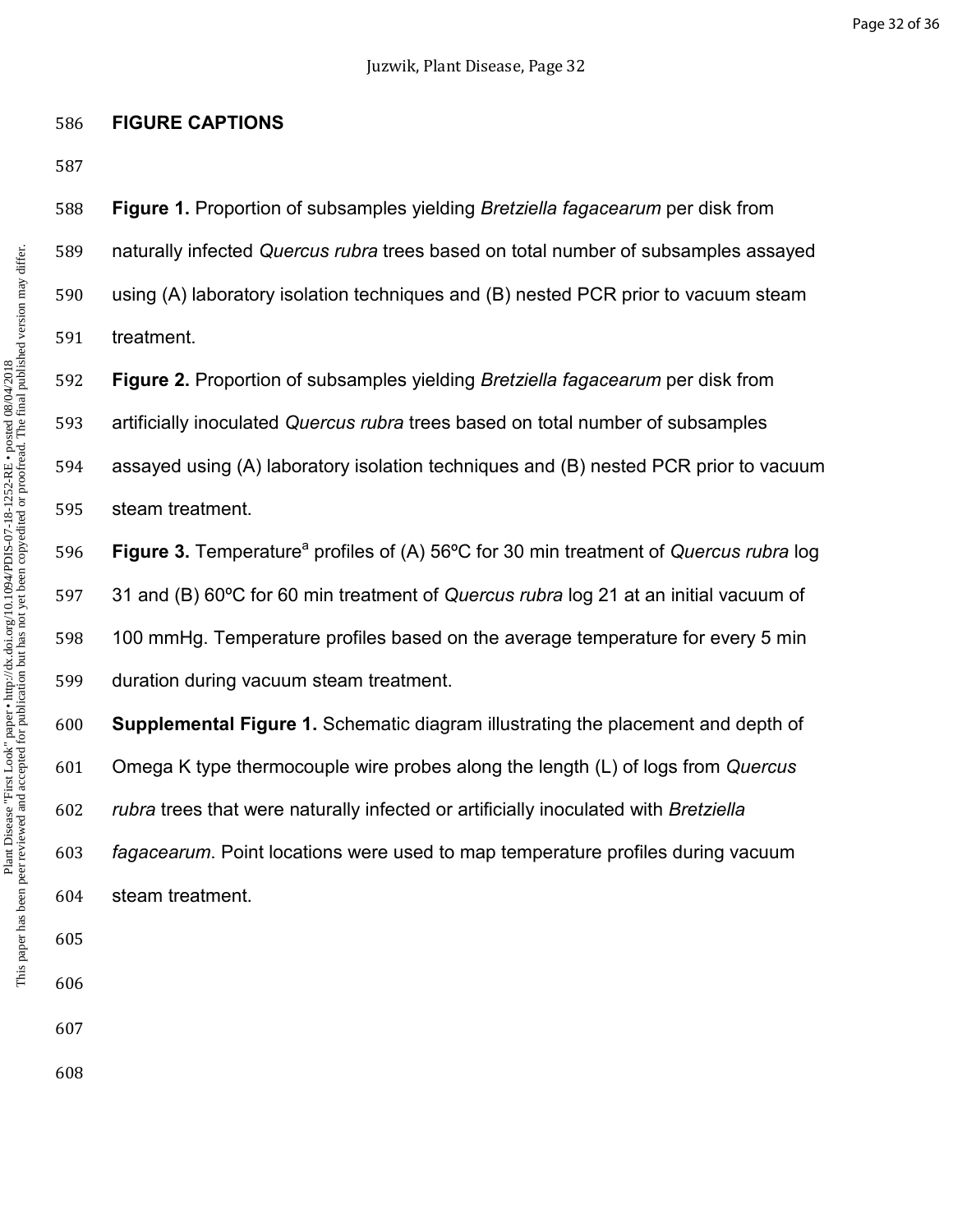

Figure 1. Proportion of subsamples yielding *Bretziella fagacearum* per disk from naturally infected *Quercus rubra* trees based on total number of subsamples assayed using (A) laboratory isolation techniques and (B) nested PCR prior to vacuum steam treatment.

82x101mm (300 x 300 DPI)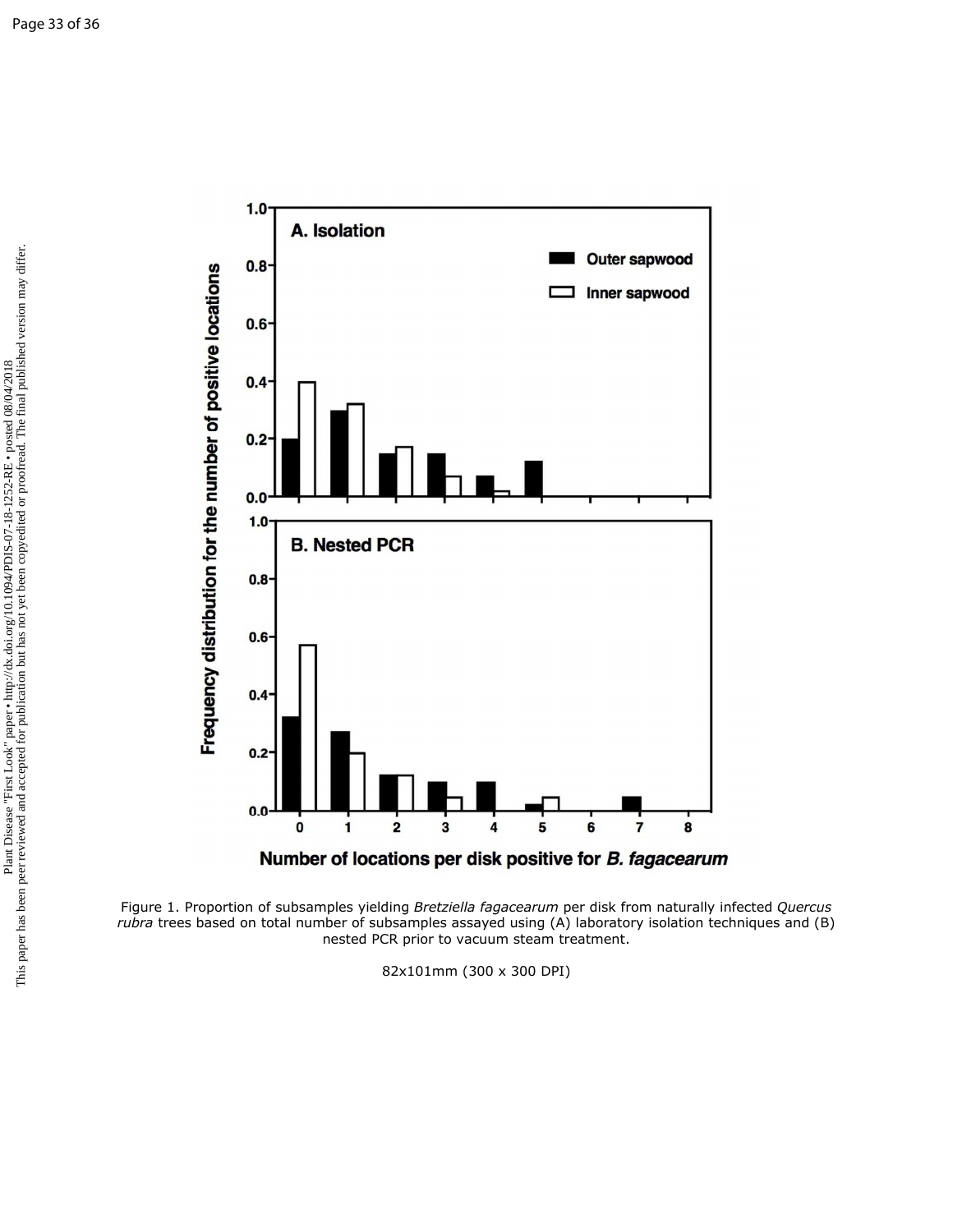

Figure 2. Proportion of subsamples yielding *Bretziella fagacearum* per disk from artificially inoculated *Quercus rubra* trees based on total number of subsamples assayed using (A) laboratory isolation techniques and (B) nested PCR prior to vacuum steam treatment.

82x102mm (300 x 300 DPI)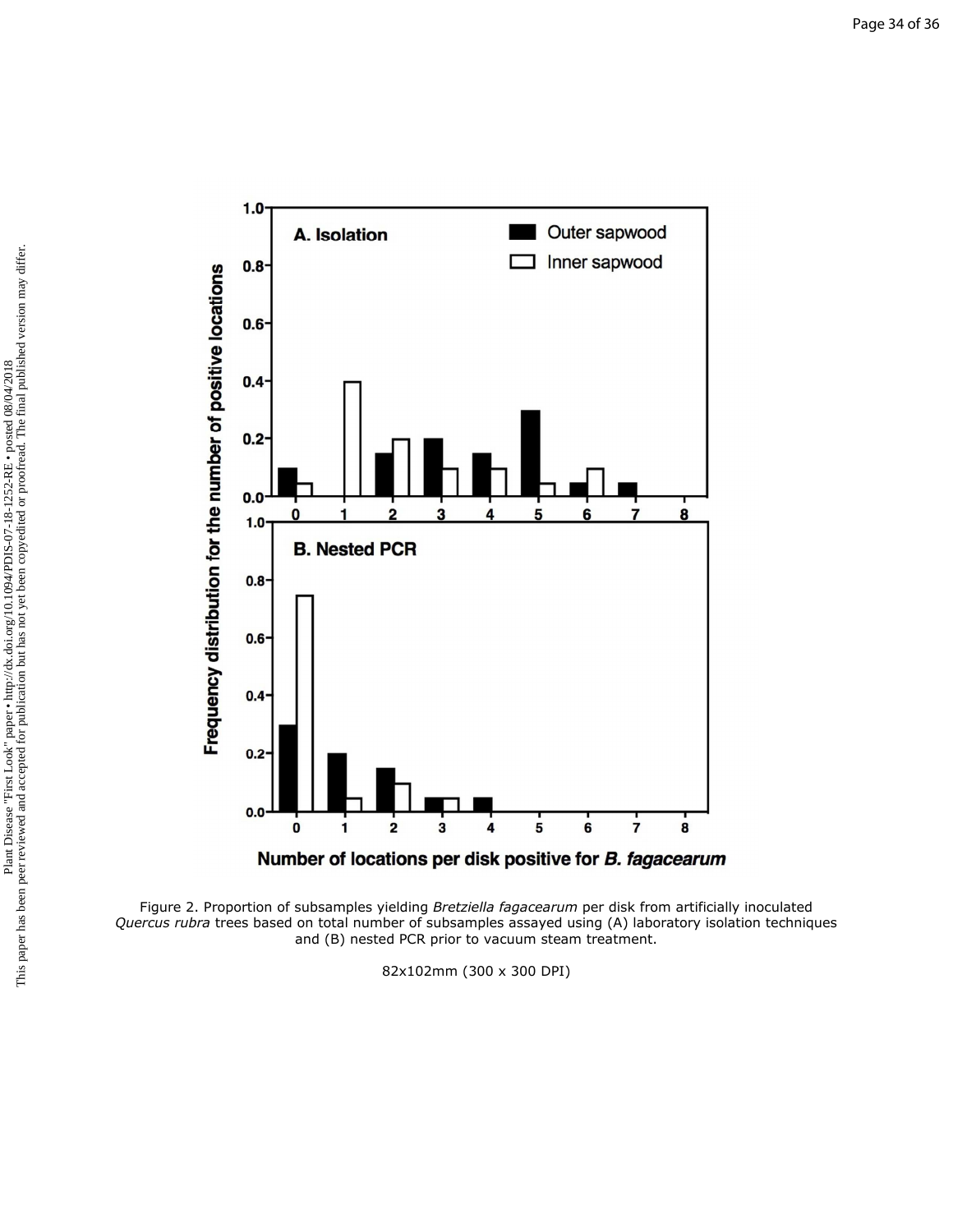

Figure 3. Temperature<sup>a</sup> profiles of (A) 56°C for 30 min treatment of *Quercus rubra* log 31 and (B) 60°C for 60 min treatment of *Quercus rubra* log 21 at an initial vacuum of 100 mmHg. Temperature profiles based on the average temperature for every 5 min duration during vacuum steam treatment.

196x214mm (300 x 300 DPI)